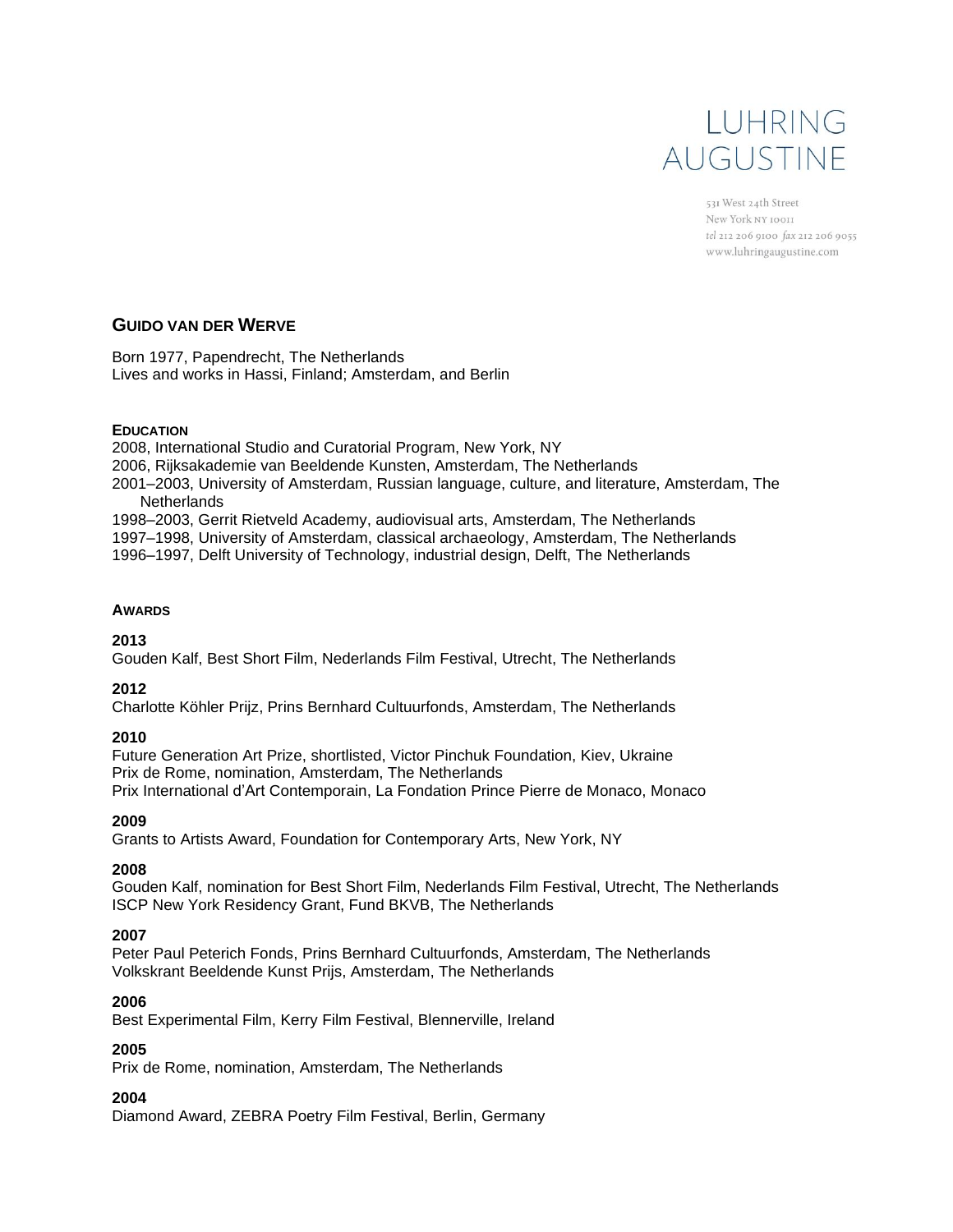NPS Prijs voor de Korte Film, nomination, Nederlands Film Festival, Utrecht, The Netherlands

#### **2003**

One Minute Award (Tommy), Audience choice out of best of five years, The One Minutes, Sandberg Instituut, Amsterdam, The Netherlands

René Coelhoprijs, Nederlands Instituut voor Mediakunst Amsterdam, The Netherlands

#### **SELECTED SOLO EXHIBITIONS**

#### **2022**

*Guido van der Werve: Palpable Futility*, EYE Film Institute, Amsterdam, The Netherlands

#### **2020**

*Guido van der Werve: Trials and Resurrections*, SongEun ArtSpace, Seoul, South Korea

#### **2019**

*Guido van der Werve*, CONDO São Paulo, Casa Triângulo, São Paulo, Brazil

*Guido van der Werve*, Fluentum Sammlung, Berlin, Germany

*Guido van der Werve: Nummer veertien, nummer zeventien*, GRIMM Frans Halsstraat, Amsterdam, The **Netherlands** 

*Guido van der Werve: Papendrecht*, Monitor, Lisbon, Portugal

*Guido van der Werve: Stills*, GRIMM Keizersgracht, Amsterdam, The Netherlands

#### **2018**

*Guido van der Werve: Auto Sacramental*, FuturDome, Milan, Italy

#### **2017**

*Guido van der Werve: Nummer zeventien: killing time - attempt one: from the deepest ocean to the highest mountain*, Marc Foxx, Los Angeles, CA

#### **2016**

*Guido van der Werve: Nummer zeventien, killing time attempt one: from the deepest ocean to the highest mountain*, Galerie Juliette Jongma, Amsterdam, The Netherlands

*Guido van der Werve: Killing Time*, Kyoto City University of Arts Art Gallery, Kyoto, Japan

*Guido van der Werve: Numbers 2 6 8 14*, Frist Center for the Visual Arts, Nashville, TN

*Guido van der Werve: Nummer zestien, the present moment*, Luhring Augustine, New York, NY

#### **2015–2016**

*Guido van der Werve: Nummer zeventien: killing time – attempt one: from the deepest ocean to the highest mountain,* Monitor, Rome, Italy

#### **2015**

*Guido van der Werve: Nummer negen, the day I didn't turn with the world*, Kunst Haus Wein—Museum Hundertwasser, Garage, Vienna, Austria

*Guido van der Werve: Nummer veertien, home*, M WOODS, Beijing, China *Guido van der Werve: Nummer veertien, home*, Seattle Art Museum, Seattle, WA *Guido van der Werve: Nummers vier, acht, veertien*, Esker Foundation, Calgary, Canada *Kehäpäätelmä Circular Reasoning*, Jyväskylän Taidemuseo, Jyväskylä, Finland

#### **2014–2015**

*Guido van der Werve: Nummer acht, everything is going to be alright*, Utah Museum of Contemporary Art, Salt Lake City, UT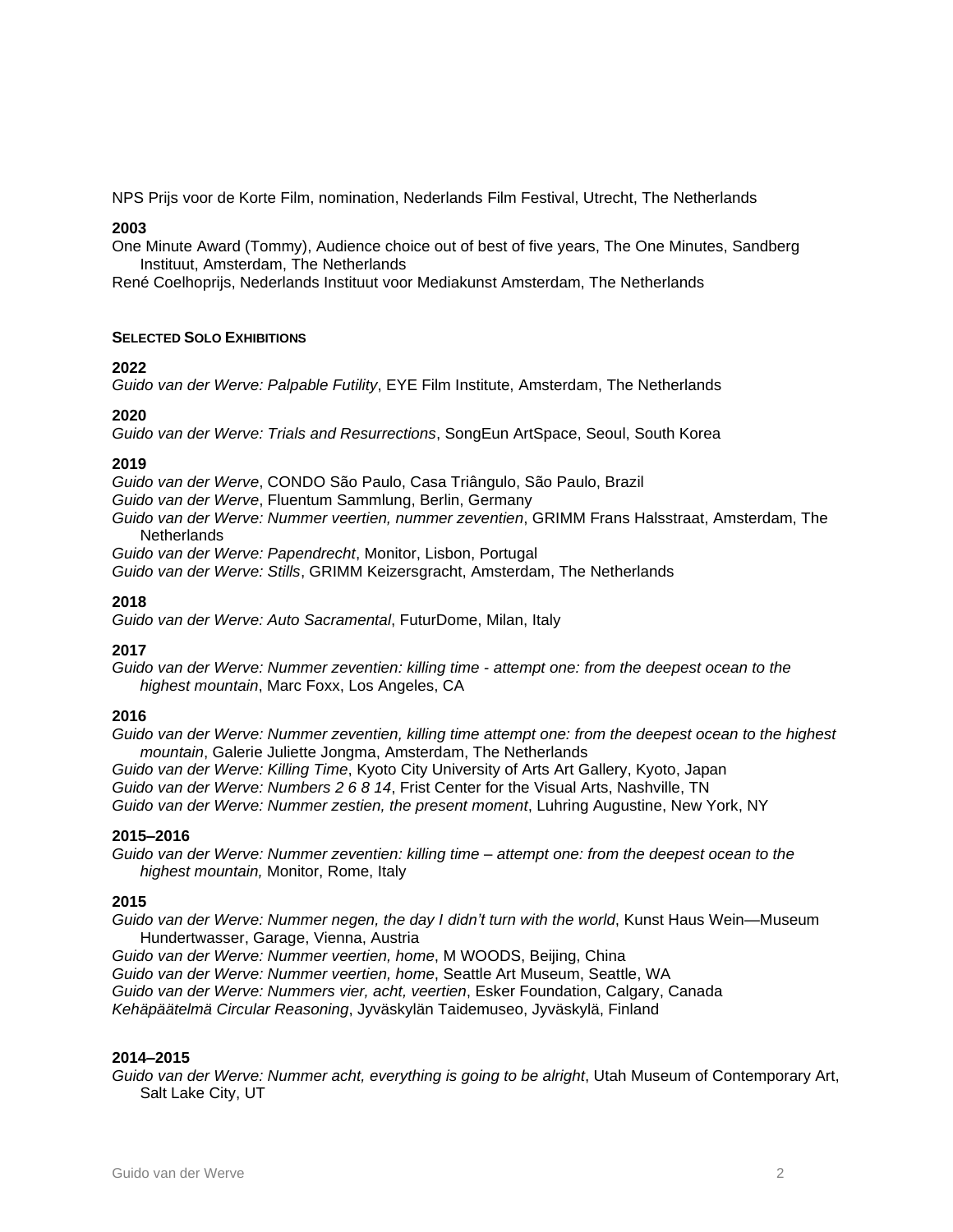#### **2014**

*Guido van der Werve: Nummer veertien, home*, University of Michigan Museum of Art, Ann Arbor, MI *Nummer veertien, home*, Davis Museum and Cultural Center, Wellesley College, Wellesley, MA *Nummer vijftien, at war with oneself*, Vice Versa, Berlin, Germany\*

Véritables préludes flasques (pour un chien) 2/4: Guido van der Werve / Truly Flabby Preludes (for a dog) *2/4: Guido van der Werve*, Maison Populaire, Paris, France\*

#### **2013**

*Guido van der Werve: Directing Art as a Music*, BACO (Base Arte Contemporanea Odierna), Bergamo, Italy

*Guido van der Werve: Nummer acht*, Museum of Modern Art, New York, NY

*Guido van der Werve: Nummer veertien, home*, Marc Foxx, Los Angeles, CA

*Guido van der Werve: Nummer veertien, home*, Stedelijk Museum Amsterdam, Amsterdam, The **Netherlands** 

*High Line Art—High Line Channel 14: Nummer negen*, New York, NY *Nummer veertien, home*, Centrum Sztuki Współczesnej Zamek Ujazdowski, Warsaw, Poland *Nummer veertien, home*, Fondazione Giuliani, Rome, Italy *Nummer zes*, Andorra Kino, Helsinki, Finland

#### **2012**

*Fourth Wall*, Vox Populi, Philadelphia, PA

*Guido van der Werve: Nummer twee*, Vox Populi, Philadelphia, PA

*Guido van der Werve: Nummer veertien, home*, Luhring Augustine, New York, NY

*Guido van der Werve: Requiem from Nummer veertien*, MoMA PS1, Long Island City, NY

*Guido van der Werve: Works 2003–2009*, Luhring Augustine Bushwick, Brooklyn, NY

#### **2011**

*Guido van der Werve: Nummer dertien, emotional poverty*, Galerie Juliette Jongma, Amsterdam, The **Netherlands** 

*Guido van der Werve: Nummer dertien, emotional poverty*, Künstlerhaus Bethanien, Berlin, Germany *Minor Pieces*, The Model Arts and Niland Gallery, Sligo, Ireland

*Nummer acht*, Dolomiti Contemporanee, Casso, Italy

*Nummer twaalf*, Saint Louis Art Museum, St. Louis, MO; World Chess Hall of Fame, St. Louis, MO *Nummer vier*, Vita Kuben, NorrlandsOperan, Umeå, Sweden

#### **2010 - Present**

*Annual Run to Rachmaninoff*, New York, NY to Valhalla, NY

#### **2010**

*Minor Pieces*, Basis Frankfurt, Frankfurt, Germany *Minor Pieces*, Charles H. Scott Gallery, Vancouver, Canada *Minor Pieces*, Prefix Institute of Contemporary Art, Toronto, Canada *Nummer twaalf*, Galerie Juliette Jongma, Amsterdam, The Netherlands *Guido van der Werve: Nummer twaalf*, Luhring Augustine, New York, NY *Nummer twaalf*, Prix International d'Art Contemporain de la Fondation Prince Pierre de Monaco, Chapelle de la Visitation, Monaco

#### **2009**

*Blackbox*, Hirshhorn Museum and Sculpture Garden, Washington, DC

\* A catalogue was published with this exhibition.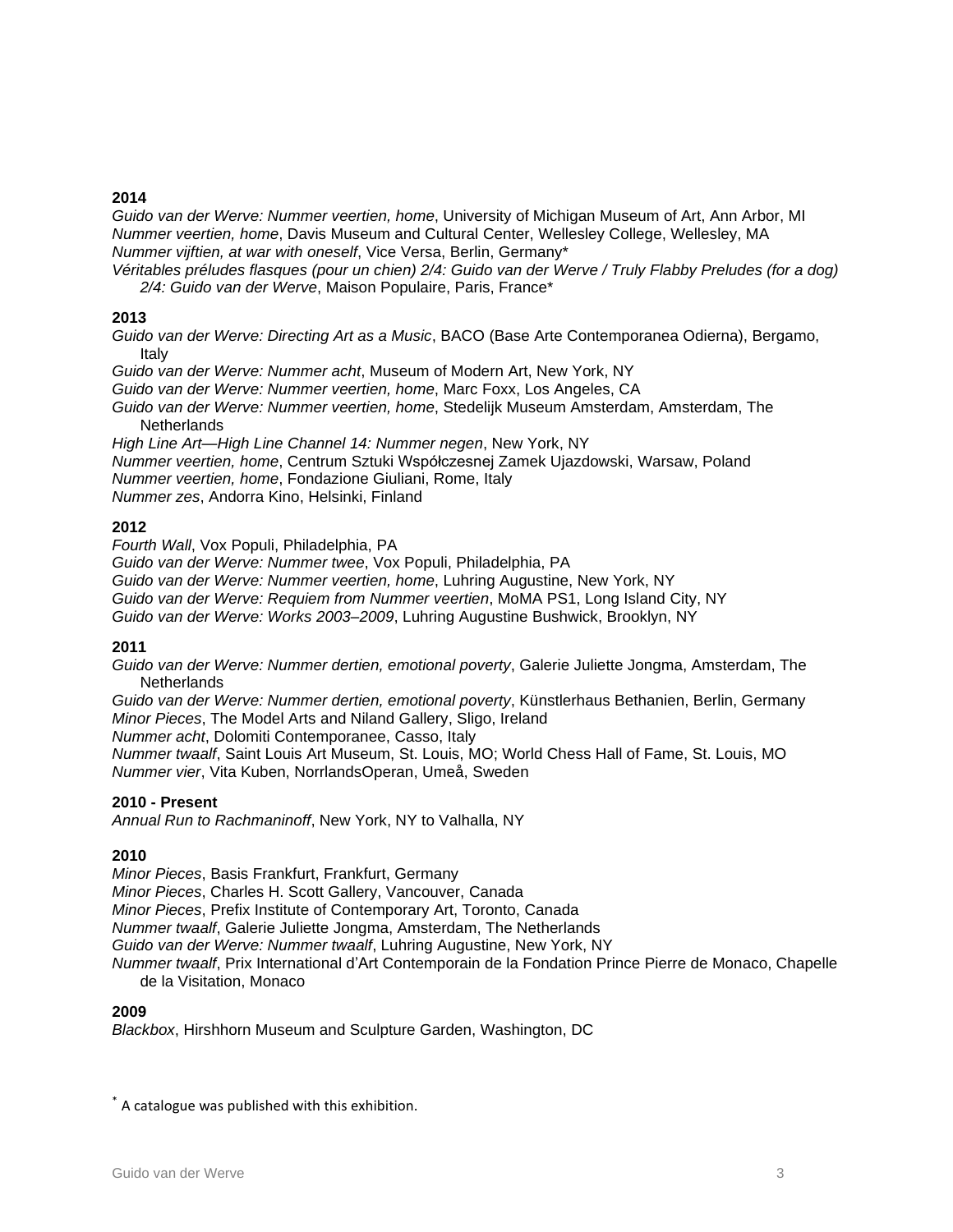*Guido van der Werve*, Institute Néerlandais, Paris, France *Minor Pieces*, das weisse haus, Vienna, Austria *Minor Pieces*, De Hallen Haarlem, Haarlem, The Netherlands *Minor Pieces*, Kim? Laikmetīgās Mākslas Centrs, Riga, Latvia *Minor Pieces*, Marc Foxx, Los Angeles, CA *Minor Pieces*, Monitor, Rome, Italy *Minor Pieces*, Site Gallery, Sheffield, England\*

#### **2008**

*Everything is going to be alright*, Hayward Gallery, London, England *Nummer acht*, Marc Foxx, Los Angeles, CA, *Nummer acht*, Times Square, New York, NY (shown on the MTV television screen by Creative Time) *Nummer twee*, La Maison Rouge, Paris, France *On parity of days*, Kunsthalle Basel, Basel, Switzerland

#### **2007**

*The clouds are more beautiful from above*, TBA:07, Portland Institute for Contemporary Art, Portland, OR *Nummer acht*, De Hallen Haarlem, Haarlem, The Netherlands *Volkskrant Beeldende Kunst Prijs*, Centraal Museum, Utrecht, The Netherlands

#### **2006**

*The clouds are more beautiful from above*, Stedelijk Museum Bureau Amsterdam, Amsterdam, The Netherlands\*

*Guido van der Werve*, Galerie Juliette Jongma, Amsterdam, The Netherlands *Modern Times (volume 2)*, Museo d'Arte Provincia di Nuoro, Nuoro, Italy

#### **2005**

*Guido van der Werve*, Monitor, Rome, Italy *I don't want to get involved in this*, MUU Galleria, Helsinki, Finland *We would feel much worse, if it wouldn't be for the heavy sedatives*, Galerie Olaf Stüber, Berlin, Germany

#### **2004**

*Guido van der Werve; René Coelho Award 2003*, Nederlands Instituut voor Mediakunst, Amsterdam, The **Netherlands** 

#### **2003**

*Media Room*, Melkweg, Amsterdam, The Netherlands *Video Event*, Dieter Roth Academy, Boekie Woekie, Amsterdam, The Netherlands

#### **SELECTED GROUP EXHIBITIONS**

#### **2021**

*Condition Humaine*, GRIMM, New York, NY

#### **2020-2021**

*Beethoveen moves*, Kunsthistorisches Museum Wien, Vienna, Austria\* *So wie wir sind 2.0*, Weserburg Museum fur Moderne Kunst, Bremen, Germany *Wild at Heart: Swiss Romanticism from Fuseli to Böcklin* , Kunsthaus Zurich, Zurich, Switzerland

#### **2020**

*AKIS/FLUX*, Akbank Sanat & Marina Abramovic Institute, Istanbul, Turkey *Boijmans Ahoy Drive-Thru Museum*, Rotterdam Ahoy Exhibition Hall, Rotterdam, The Netherlands *Changing Exhibition*, Aboa Vetus & Ars Nova Museum, Turku, Finland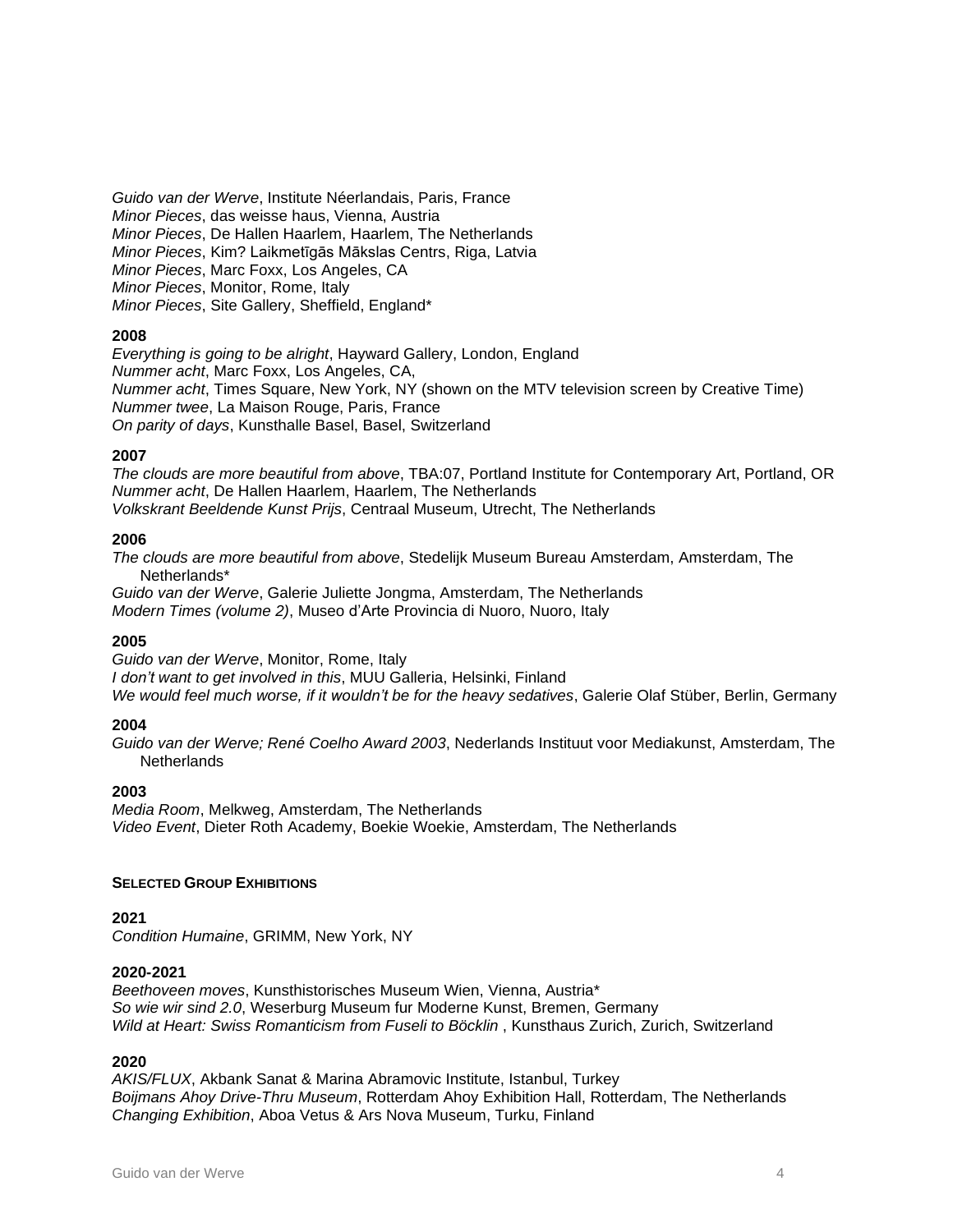*Des marches, demarches*, FRAC PACA, Marseille, France *Jimei x Arles International Photo Festival*, Foam, Jimei, China *Les Pays-Bas, l'autre pays de l'art*, Abbaye Saint Andre, Meymac, France *Merignac Photo: Des mondes possible*, Centre d'art de Bordeaux, Merignac, France *Nuovo Cinema Galleria*, Galerie Vera Cortes, Lisbon, Portugal *On Earth – Imaging, Technology and the Natural World*, Foam, Amsterdam, The Netherlands *Prix Carmignac du Photojournalisme. 10 ans de reportages*, Villa Carmignac, Porquerolles, France

#### **2019-2022**

*Haarlem Heroes*, Frans Hals Museum Hof, Haarlem, The Netherlands

#### **2019**

*Dekalog*, Leonhardi Museum, Dresden, Germany *The Fifty Key Dutch Artworks Since 1968*, Museum de Fundatie, Zwolle, The Netherlands *Koherenssi ja Koheesio*, Kemi Art Museum, Kemi, Finland *Čas in repeticija/ Time and Repetition*, Center for Contemporary Arts, Institute Celeia Celje, Celje, Slovenia *On Earth - Imaging, Technology and the Natural World*, Rencontres d'Arles 2019, Atelier des Forges, Arles, France

OVNI Festival 2019, Windsor Hotel, Nice, France

*Videoland: 10 jaar Kunsthal KAdE*, Kunsthal KAdE, Amersfoort, The Netherlands

#### **2018**

*Common Ground*, AkzoNobel Art Foundation, Amsterdam, The Netherlands *Extension.NL*, Victoria Gallery, Samara, Russia; Smena Center for Contemporary Culture, Kazan, Russia; Triumph Gallery, Moscow, Russia *Höhenrausch: Das andere ufer*, OÖ Kulturquartier, Linz, Austria *Hollywood and Other Myths*, Tel Aviv Art Museum, Tel Aviv, Israel\*

### *Kunsthalle for Music*, Witte de With Center for Contemporary Art, Rotterdam, The Netherlands

#### **2017-2018**

*En Marche*, Musée du Valais, Sion, Switzerland *Expedition Nature: Not All Who Wander Are Lost*, CODA Museum, Apeldoorn, The Netherlands *The Walks Academy*, Le Magasin, Grenoble, France *Wanderlust: Actions, Traces, Journeys 1967-2017*, University at Buffalo Art Galleries, Buffalo, NY\*

#### **2017**

*The Arcades: Contemporary Art and Walter Benjamin*, Jewish Museum, New York, NY\* *The Basilisk*, Nicodim Gallery, Los Angeles, CA *Eremi Arte*, Accademia di Belle Arti, L'Aquila, Italy *Ethics of Depiction: Still Life, Landscape, Human*, Oakland University Art Gallery, Rochester, MI\* Karachi Biennial, Karachi, Pakistan *Melancholia: A Sebald Variation*, Somerset House, London, England *Naturaleza: Refugio y recurso del hombre*, CCK Néstor Kirchner Cultural Centre, Buenos Aires, Argentina *Ocean Imaginaries*, RMIT Gallery, Melbourne, Australia *Il passo sospeso: Esplorazioni del limite*, Fondazione Ragghianti Studi sull'arte, Lucca, Italy\* *Rolling Snowball 9*, Djúpivogur, Iceland *Slow*, Anchorage Museum, Anchorage, Alaska *Twenty/20*, Edouard Cella Art & Architecture, Los Angeles, CA

#### **2016-2017**

*10 jaar de Volkskrant Beeldende kunst Prijs*, Stedelijk Museum Schiedam, Schiedam, The Netherlands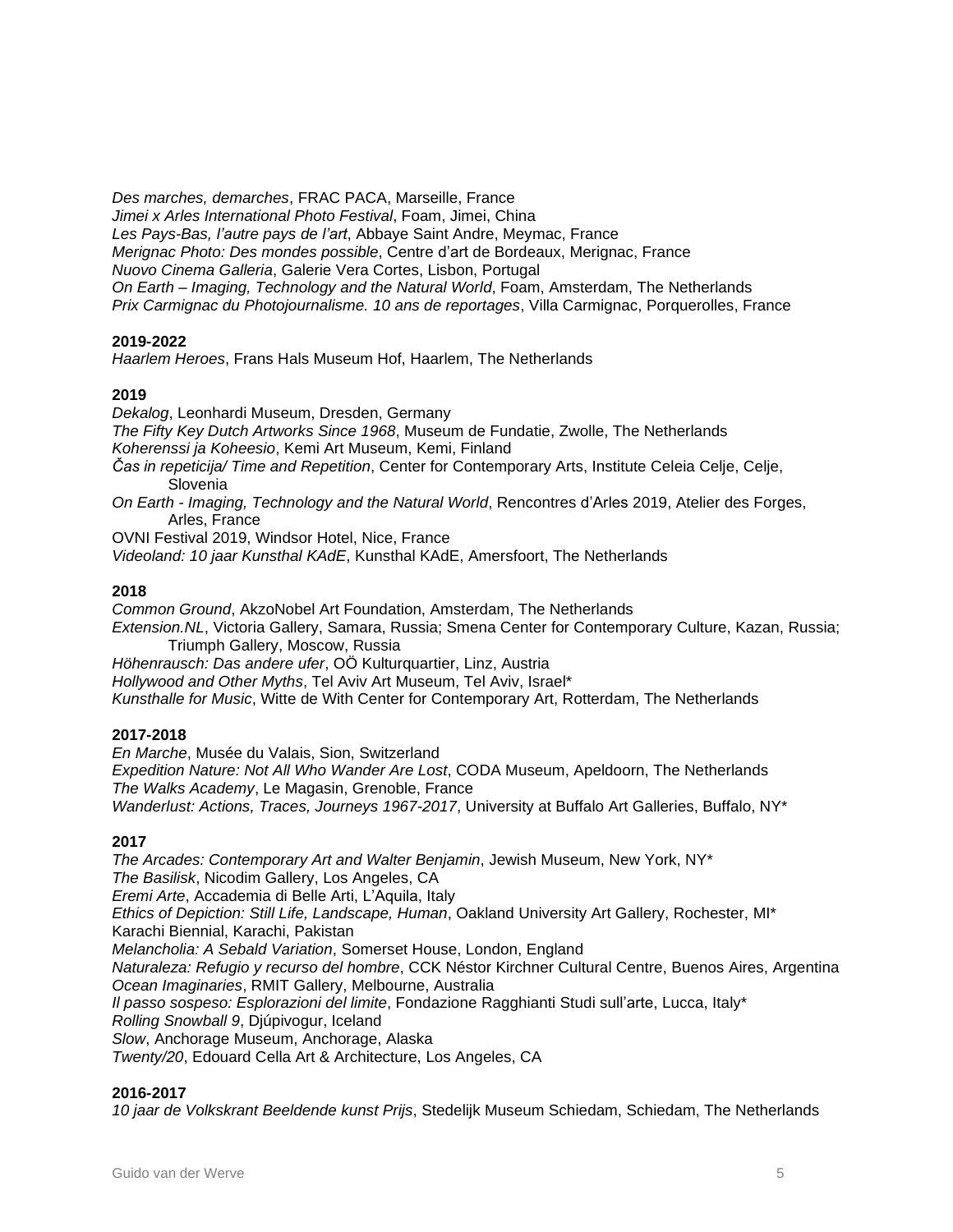*Everything OK!*, Museum Boijmans Van Beuningen, Rotterdam, The Netherlands

#### **2016**

*Alessandro Pessoli, Amalia Pica, Guido van der Werve, and Jennifer West: Early Films,* Marc Foxx, Los Angeles, CA

*All Means Are Sacred*, M. Woods, Beijing, China

*Capitalist Melancholia*, Halle 14, Leipzig, Germany

*Early Films*, Marc Foxx, Los Angeles, CA

*InterraCtions no.4*, Frac les Abattoirs, Toulouse, France

*Laboratoire de l'art*, Musée des arts et métiers, Paris, France

*The Position We're In*, Kansas City Art Institute Gallery, Kansas City, MO

#### **2015–2016**

*10th Baltic Art Biennial: Troubled Water*, Muzeum Narodowe w Szczecinie, Szczecin, Poland *Eppur si muove*, Mudam Luxembourg—Musée d'Art Moderne Grand-Duc Jean, Luxembourg *Expeditie Land Art*, Kunsthal KAdE, Amersfoort, The Netherlands *L'Épais Réel*, La Criée Centre d'Art Contemporain, Rennes, France *Fore Sight—Sea World International Light Festival*, 5th Bi-City Biennale of Urbanism\Architecture, Light

Museum, Shenzhen, China

*Muziek! Vier eeuwen muzikale kunst*, Stedelijk Museum, Zwolle, The Netherlands

#### **2015**

*City Limit*, Journal Gallery, New York, NY *Collective collection, volet III*, BBB Centre d'Art, Toulouse, France *The Coming Museum*, Eugénio de Almeida Forum, Évora, Portugal *In Search of the Miraculous*, Newlyn Art Gallery, Newlyn, England *Landscape in Motion—Cinematic Visions on an Uncertain Tomorrow*, Kunsthaus Graz, Graz, Austria\* *Las variaciones Sebald / Sabald Variations*, Centre de Cultura Contemporània de Barcelona, Barcelona, Spain\* *Nummer veertien*, Istanbul Modern Cinema, Istanbul Biennale, Istanbul, Turkey *O MUSE!* De Hallen Haarlem, Haarlem, The Netherlands *Obsession*, Maison Particulière, Brussels, Belgium *Rolling Snowball 6*, Chinese European Art Center, Djúpivogur, Iceland *Siderare*, Forte Portuense, Rome, Italy *Start by Asking Questions: Contemporary Art from the Faulconer and Rachofsky Collections, Dallas*, Faulconer Gallery, Grinnell College, Grinnell, IA\* *Trial / Error / Art*, Holden Gallery, Manchester School of Art, Manchester, England *Tutta l'Italia è silenziosa*, Koninklijk Nederlands Instituut Rome, Rome, Italy *Utopian Days: Fairy Tales*, Museum of Contemporary Art Taipei, Taipei, Taiwan

#### **2014–2015**

2nd Kochi-Muziris Biennale, Kochi, India

*Cultural Cartographies: Mapping Man-Made Interventions in Contemporary Landscapes*, Utah Museum of Contemporary Art, Salt Lake City, UT

*Dancing Light / Let It Move You . . .*, Huis Marseille, Museum for Photography, Amsterdam, The **Netherlands** 

*Days of Endless Time*, Hirshhorn Museum and Sculpture Garden, Washington, DC

#### **2014**

*Art or Sound*, Fondazione Prada, Venice, Italy\*

*Ce que raconte la solitude*, La Friche de la Belle de Mai, Marseille, France *Contemporary Focus: From the Collection of MoMA*, Art Gallery of Western Australia, Perth, Australia *DIRGE: Reflections on [Life and] Death*, Museum of Contemporary Art Cleveland, Cleveland, OH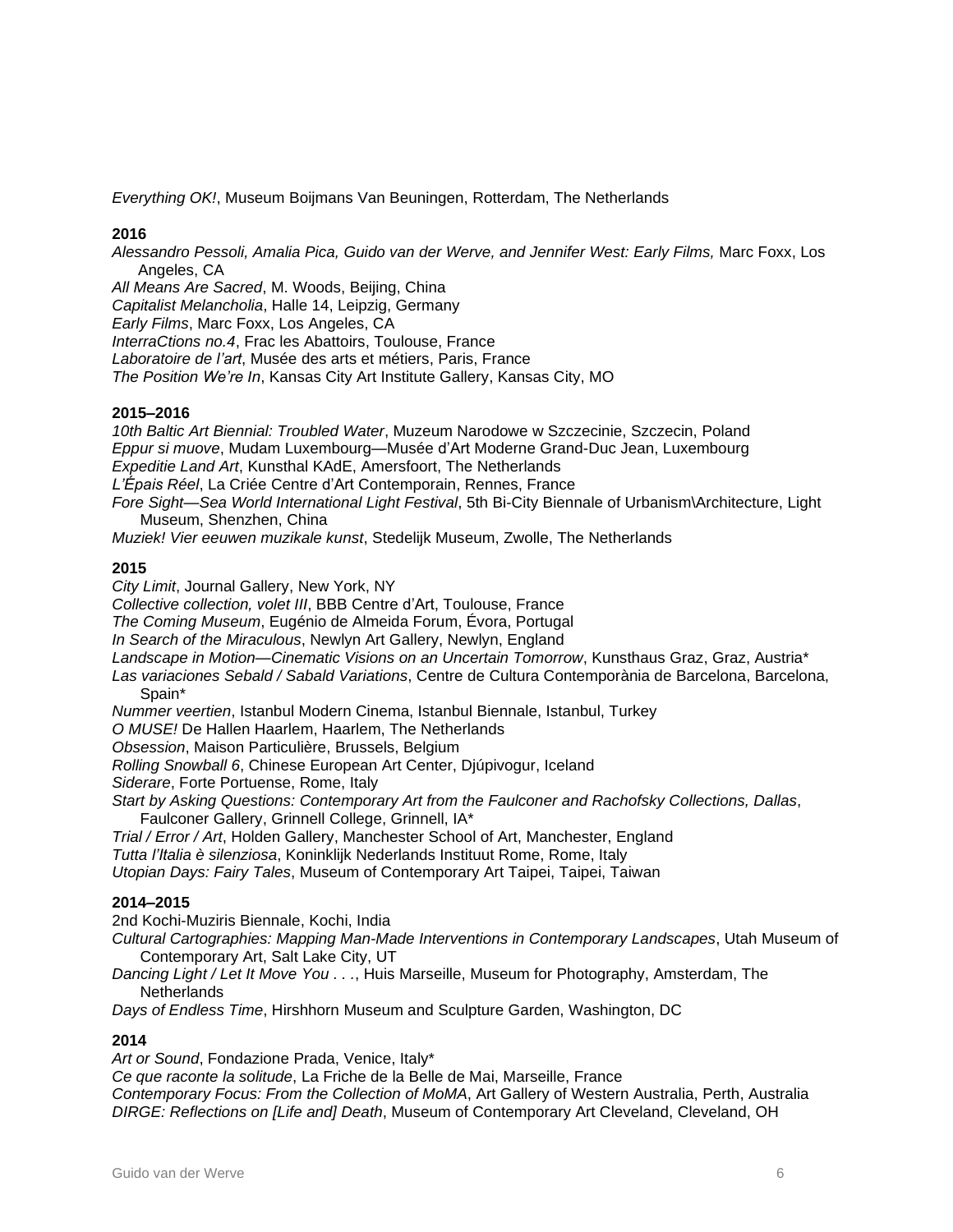*Dispositivos para um mundo (im)possível*, Galeria Nara Roesler—Roesler Hotel, São Paulo, Brazil Fair Play: Arte sport e video oltre limiti e confini / Art, Sport and Video beyond Limits and Boundaries,

Museo Nazionale delle Arti del XXI Secolo, Rome, Italy\*

*The Hidden Passengers*, apexart, New York, NY

*How To: A Project for The One Minutes by Hans Aarsman*, De Pont Museum, Tilburg, The Netherlands *In de wolken—Lucht in de Nederlandse kunst sinds 1850 (SKY!—in Dutch Art since 1850)*, De Hallen

Haarlem, Haarlem, The Netherlands

*In Search of the Horizon*, Latvijas Dzelzceļa Vēstures Muzejs, Riga, Latvia

*The Journey*, MeetFactory, Prague, Czech Republic

*Lone Tree*, Marlborough Chelsea, New York, NY

*Noli me tangere, l'arte in movimento e la malattia dei sentimenti di Michelangelo Antonioni*,

VideoArtVerona, Museo di Castelvecchio di Verona, Verona, Italy

*Oh My God*, Museum Hilversum, Hilversum, The Netherlands

*Room by Room: Monographic Presentations from the Faulconer and Rachofsky Collections*, The Warehouse, Dallas, TX

*SALON/Big Bang*, various (historical) locations, Amsterdam, The Netherlands

#### **2013–2014**

*Crescendo*, Australian Centre for Contemporary Art, Melbourne, Australia

*Episode 4: Tireless Workers*, insitu, Berlin, Germany

*Geestverwanten*, Rabo Kunstzone, Utrecht, The Netherlands

*Karels Keuze—Terugblik op de hedendaagse kunst*, De Hallen Haarlem, Haarlem, The Netherlands *The Magnetic North*, Louisiana Museum of Modern Art, Humlebæk, Denmark *Wit*, Nederlands Fotomuseum, Rotterdam, The Netherlands

## **2013**

*Chambres des Canaux: The Tolerant Home*, Keizersgracht 123, Amsterdam, The Netherlands *Dinard, Atomic Love*, Palais des Arts et du Festival, Dinard, France *The Earth Turns and All Things Slip Away*, Hunt Kastner, Prague, Czech Republic *Ghost in the System: Scenarios for Resistance*, National Center for Contemporary Arts, Moscow, Russia\* *The Ideas of 24 Artist*, Rabo Kunstzone, Utrecht, The Netherlands *Kunst in Noord/Zuidlijn: Pop Up Expo*, Duintjer Amsterdam, The Netherlands *Le Pont*, Musée d'Art Contemporain de Marseille, Marseille, France *Narcissistic Tendencies*, Nest, The Hague, The Netherlands *Nederlands Film Festival*, Utrecht, The Netherlands *On Nature*, Sean Kelly Gallery, New York, NY *Sequences: Real-Time Art Festival*, Kling og Bang Gallerí, Reykjavík, Iceland *Trip and Travelling*, Klaipėdos Kultūrų Komunikacijų Centras, Klaipėda, Lithuania

#### **2012-2013**

*When Attitudes Became Form Becomes Attitudes*, CCA Wattis Institute for Contemporary Art, San Francisco, CA; Museum of Contemporary Art Detroit, Detroit, MI\*

#### **2012**

4th Narracje Festival, Gdańsk, Poland

*18th Biennale of Sydney: All Our Relations*, Sydney, Australia\*

*100 Years, Version #4*, Boston University Art Gallery, Boston, MA

A man is walking down the street. At a certain moment, he tries to recall something, but the recollection *escapes him. Automatically, he slows down*, Christina Guerra Contemporary Art, Lisbon, Portugal *Battleground States*, Utah Museum of Contemporary Art, Salt Lake City, UT

*Border Crossing*, Kunsthallen Brandts, Odense, Denmark

*Cantemus—Choirs, the Sublime and the Exegesis of Being*, Argos Centrum voor Kunst en Media, Brussels, Belgium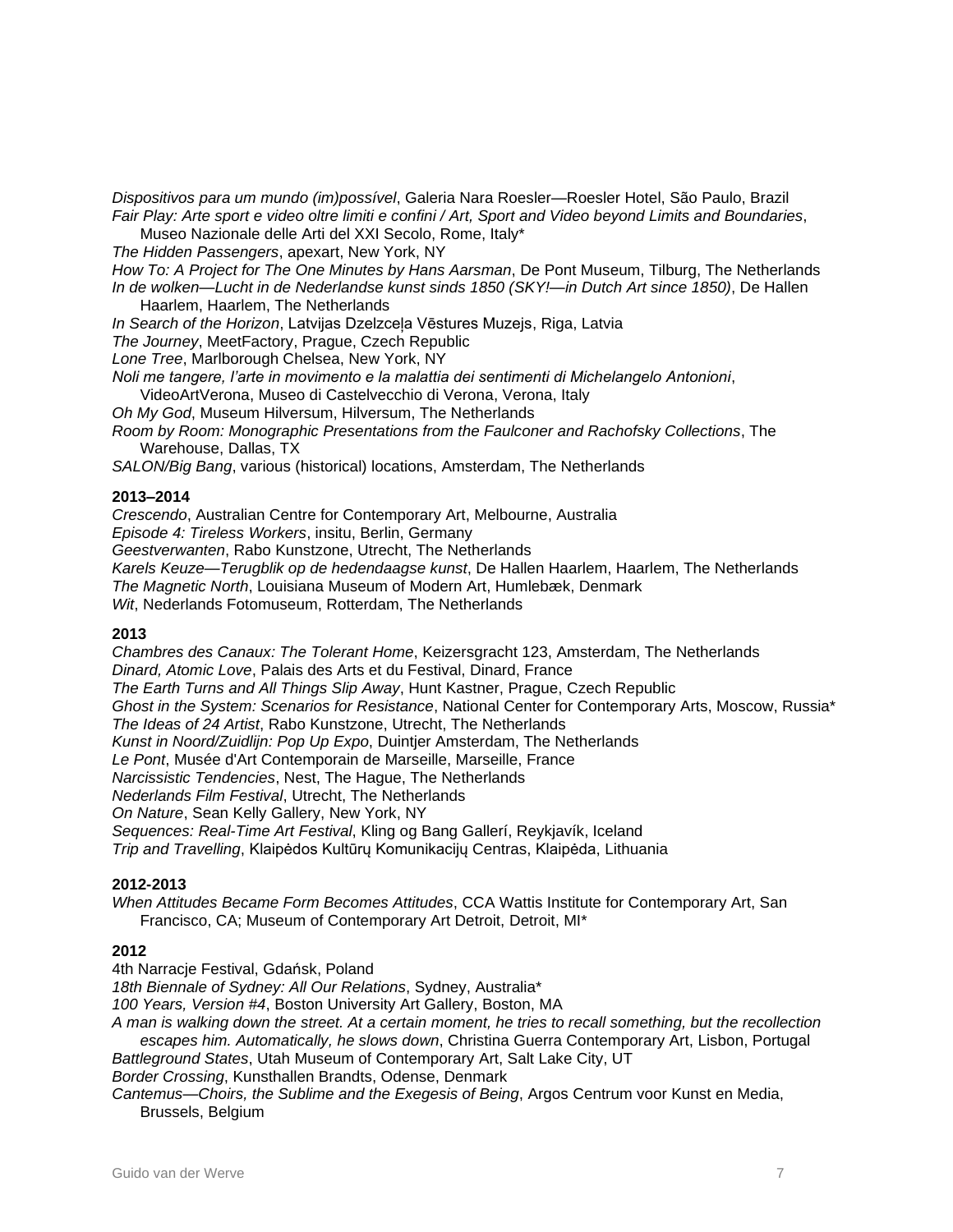*Eorum Sanai*, Arario Gallery, Cheonan, Republic of Korea

*Faster / Slower: Eenminuutfilms en Premium Rush*, EYE, Amsterdam, The Netherlands *Finders Keepers*, Mantta Art Festival, Mantta, Finland

*The Future That Was*, SMART Project Space, Amsterdam, The Netherlands

*Global Navigators: Distinctively Dutch Festival*, Wood Street Galleries, Pittsburgh, PA

*In Search Of*, Academie Minerva, Groningen, The Netherlands

*Klang und stille—Sammlung Goetz im Haus der Kunst*, Haus der Kunst, Munich, Germany

*La La La, Human Steps: Works from the Collection of Museum Boijmans Van Beuningen*, İstanbul Modern Sanat Müzesi, Istanbul, Turkey

*Naar zee: De zee in de Nederlandse kunst sinds 1850*, De Hallen Haarlem, Haarlem, The Netherlands *The One Minutes Groupshow*, Foam Fotografiemuseum, Amsterdam, The Netherlands *Resonance and Silence—Goetz Collection at Haus der Kunst*, Haus der Kunst, Munich, Germany *Time Capsule*, Maison des Arts de Malakoff, Malakoff, France

#### **2011**

*3e Biënnale, Moving Images—Inspired Video Art*, Grote of Lebuïnuskerk, Deventer, The Netherlands *Contemporary Art in the Traditional Museum*, Icebreaker Krassin Museum, St. Petersburg, Russia *The Dutch Identity? The Power of Now*, Museum De Paviljoens, Almere, The Netherlands

*Echt? Based on a True Story / Basiert auf einer wahren Begebenheit*, Künstlerhaus Stuttgart, Stuttgart, **Germany** 

Festival Automne en Normandie, Musée Les Pêcheries, Terre-Neuvas, France

*Flash:Light, Festival of Ideas for a New City*, Nuit Blanche New York and New Museum of Contemporary Art, New York, NY

*Future Generation Art Prize Exhibition*, Venice Biennale, Palazzo Papadopoli, Venice, Italy

*Gegen Null*, Binz39, Zurich, Switzerland

*IKJIJWIJ*, Rabo Kunstzone, Utrecht, The Netherlands

*L'illusion de . . .*, Centre d'Art Bastille, Grenoble, France

*Meer licht*, Museum de Fundatie, Zwolle, The Netherlands.

*Moscow Biennale: Rewriting Worlds*, Moscow, Russia

*Object Subjects*, Jessica Silverman Gallery, San Francisco, CA

*Out of the Box: Artists Play Chess*, World Chess Hall of Fame, St. Louis, MO

Performa 11, New York, NY

*Prix de Rome 2011 Visual Arts Nominees Exhibition*, SMART Project Space, Amsterdam, The **Netherlands** 

Pro Arte Festival, Icebreaker Krassin Museum, St. Petersburg, Russia

*Summer in the Middle of Winter*, Kunsthalle Athena, Athens, Greece

*To the Sea: The Sea in Dutch Art since 1850*, De Hallen Haarlem, Haarlem, The Netherlands

*What You See Is ME*, Schloss Ringenberg, Hamminkeln, Germany

*Winged Shadows: Life among Birds*, North Dakota Museum of Art, Grand Forks, ND

#### **2010**

*100 Years, Version #3*, Garage Center for Contemporary Culture, Moscow, Russia

*A Bluebird in My Heart*, National Gallery of Zimbabwe, Harare, Zimbabwe

*After the Gold Rush*, Charles H. Scott Gallery, Vancouver, Canada

*An einem schönen Morgen des Monats Mai . . .*, Gesellschaft für Aktuelle Kunst Bremen, Bremen, **Germany** 

*Arrivals and Departures*, Mole Vanvitelliana, Ancona, Italy

*The Bearable Lightness of Being—The Metaphor of the Space*, Venice Biennale, Venice, Italy

*Ça va, (a prefabricated movie theater) by berger&berger,*12th International Architecture Exhibition, Venice Biennale, Arsenale di Venezia, Venice, Italy

*CLIMAX REDUX*, Bac—Bâtiment d'art Contemporain, Geneva, Switzerland

*Control Issues*, Boston Center for the Arts, Boston, MA

*Coup de ville*, WARP—Contemporary Art Platform, Sint-Niklaas, Belgium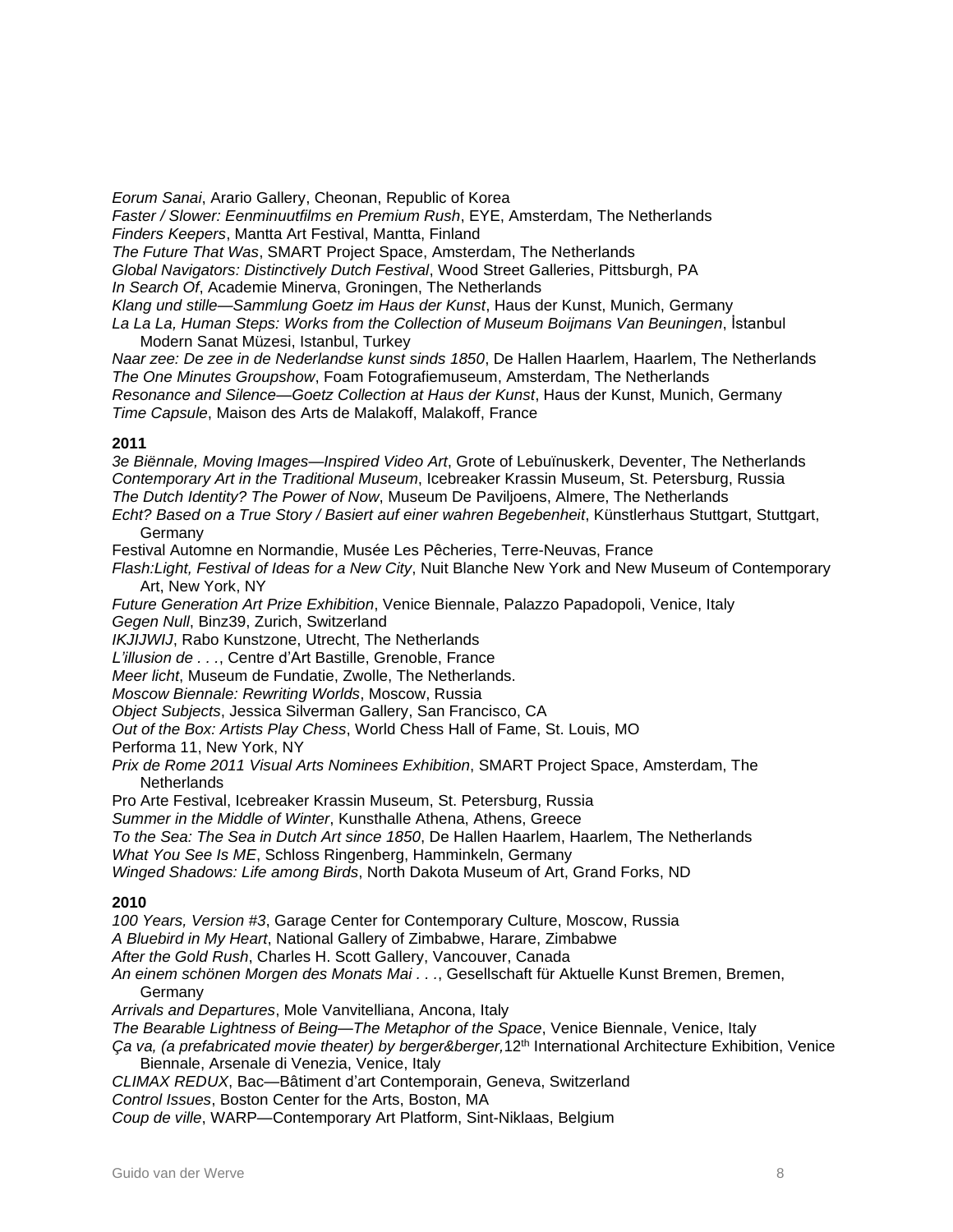*CUE: Artists' Videos*, Vancouver Art Gallery, Vancouver, Canada *De zaal Dommering*, Gemeentemuseum Den Hague, The Hague, The Netherlands *Double Dutch*, Hudson Valley Center for Contemporary Art, Peekskill, NY *Everything Is Going to Be Alright*, Kumu Kunstimuuseum, Tallinn, Estonia *Future Generation Art Prize*, PinchukArtCentre, Kiev, Ukraine *Greater New York*, MoMA PS1, Long Island City, NY *Homo sentimentalis*, Galeria Starter, Poznań, Poland Liverpool Biennial, Liverpool, England *Neither From nor Towards*, Umjetnički Paviljon u Zagrebu, Zagreb, Croatia *One Fine Morning in May*, Gesellschaft für Aktuelle Kunst Bremen, Bremen, Germany *Paying a Visit to Mary*, Aldrich Museum of Contemporary Art, Ridgefield, CT *Projections*, Bonniers Konsthall, Stockholm, Sweden *Screensaver, Open Video Projects*, De Vleeshal, Middelburg, The Netherlands *Single Artwork Project*, Kunstbunker—Forum für Zeitgenössische Kunst, Nuremberg, Germany *Twenty Five*, Luhring Augustine, New York, NY *Works from the Collection*, Hirshhorn Museum and Sculpture Garden, Washington DC *Video Art Survey*, Kumu Kunstimuuseum, Tallinn, Estonia

#### **2009**

*2 nd Biennial of the End of the World/Bienal del Fin del Mundo*, Ushuaia, Tierra del Fuego, Argentina *100 Years, Version #1*, Julia Stoschek Collection, Dusseldorf, Germany; P.S. 1 Contemporary Art Center, Long Island City, NY *Arctic and Antarctic*, Centro Cultural Oi Futuro, Rio de Janeiro, Brazil *As Long as It Lasts*, Marian Goodman Gallery, New York, NY Bienal del Fin del Mundo, Ushuaia, Argentina\* *Burn Baby Burn !*, DUVE Berlin, Berlin, Germany *Centro Cultural Banco do Brasil*, Rio de Janeiro, Brazil *Chhttt*, Centre Rhénan d'Art Contemporain Alsace, Altkirch, France *Contact with Yourself*, Stúdió Galéria, Budapest, Hungary *Beginnings, Middles, and Ends, Curated By* at Galerien Schleifmühlegasse, Vienna, Austria *Double Dutch*, Hudson Valley Center for Contemporary Art, Peekskill, NY *Esthétique des pôles ou le testament des glaces*, FRAC Lorraine, Metz, France *Evento immobile, lo sguardo ostinato*, Casa Masaccio Centro per l'Arte Contemporanea, Corso, Italy *I paesaggi e la natura dell'arte*, Museo d'Arte Contemporanea Sannio, Benevento, Italy Impakt Festival 09, Utrecht, The Netherlands *Inclemencia del tiempo*, Centro de Exposiciones Subte, Montevideo, Uruguay *Just in the Dark*, Mercati di Traiano, Rome, Italy *Le sang d'un poète*, FRAC des Pays de la Loire, Carquefou, France *Linearity*, National Center for Contemporary Arts, Moscow, Russia *Living Time*, DHC/ART, Montreal, Canada *Mnemosyne—L'Atlas of the Images*, Centro per le Arti Visive Pescheria, Pesaro, Italy Performa 09, New York, NY *Sounds and Visions*, Tel Aviv Museum of Art, Tel Aviv, Israel *Space Revised, #2*: *Verbleib unbekannt*, Künstlerhaus Bremen, Bremen, Germany *STRIP / STRIPE: A Project by TEST*, Emily Harvey Foundation, New York, NY *Tempestade*, art space Gasômetro, Porto Alegre, Brazil *This World and Nearer Ones*, Creative Time, New York, NY

#### **2008-2009**

*Dis-ease,* Bank Gallery, Durban, South Africa; South African National Gallery, Capetown, South Africa

#### **2008**

*Expenditure – as it is always and already excessive,* Busan Biennale, Busan Museum of Modern Art,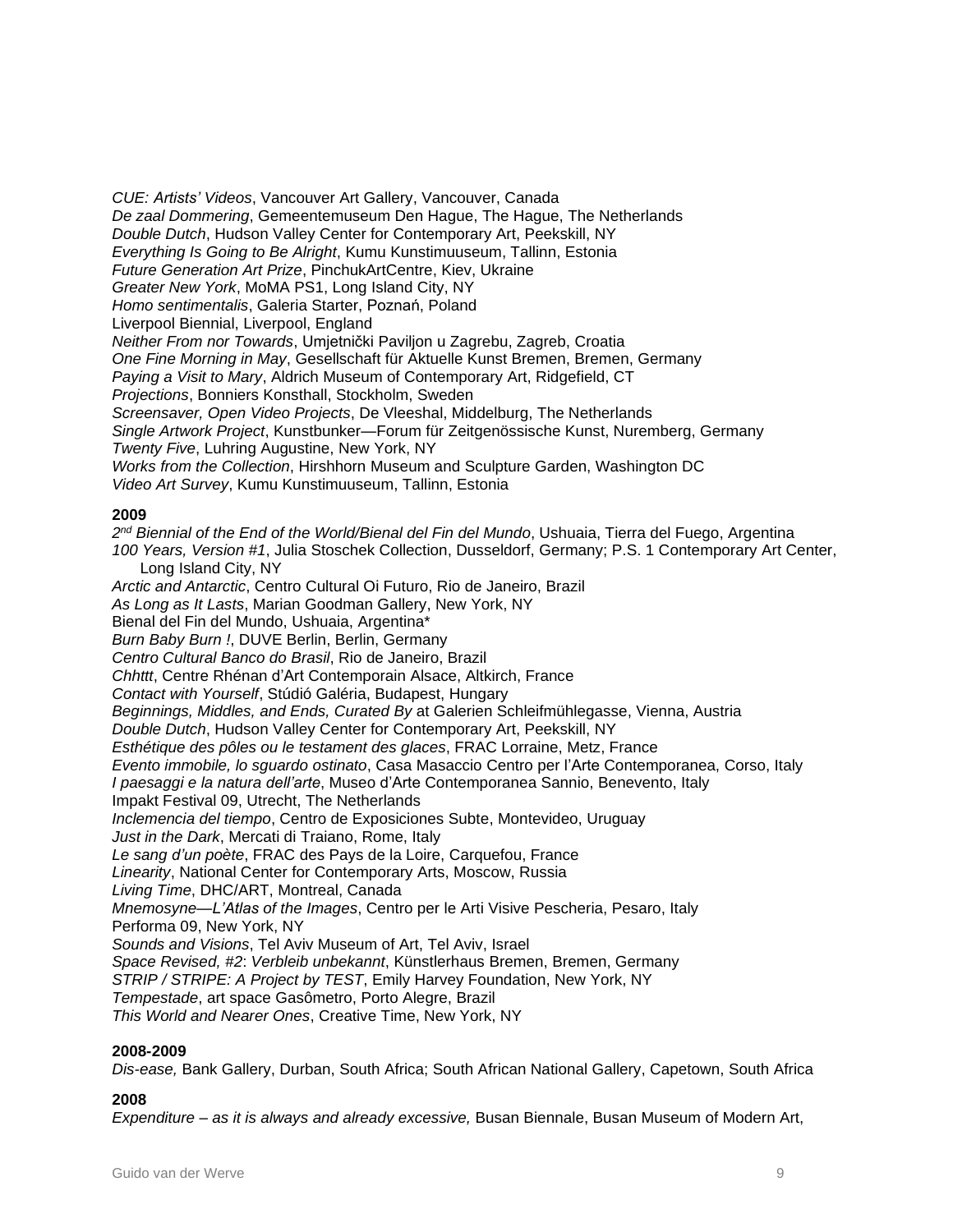Busan, Republic of Korea\*

*Gravity Art*, Telic Arts Exchange, Los Angeles, CA\*

*Inauguration Festival*, Nam June Paik Art Center, Yongin, Republic of Korea

International Biennial for Young Artists, Bucharest, Romania

*Intimacy*, Fireplace Project, East Hampton, NY

*Locked-In*, Casino Luxembourg—Forum d'Art Contemporain, Luxembourg City, Luxembourg Manifesta 07: *Principle Hope*, Rovereto, Italy\*

*Paraisos indómitos= Untamed paradises*, Museo de Arte Contemporánea de Vigo, Vigo, Spain; Centro Andaluz de Arte Contemporáneo, Sevilla, Spain\*

*Playtime*, Bétonsalon—Centre d'Art et de Recherche, Paris, France

*Signals in the Dark: Art in the Shadow of War*, Blackwood Gallery, University of Toronto at Mississauga,

Mississauga, Canada; Justina M. Barnicke Gallery, University of Toronto, Toronto, Canada *Il sublime è ora/The sublime is now*, Galleria Civica di Modena, Palazzo Santa Margherita, Modena, Italy\* *Sudden White*, Royal Academy of Arts, London, England

Temporary Museum Amsterdam, SMART Project Space, Amsterdam, The Netherlands Torino Trienniale, T2: *50 Moons of Saturn,* Fondazione Torino Musei, Torino, Italy\* *Narratives in Space // Spatial Narrations*, Existentie, Gent, Belgium

#### **2007-2009**

*The Communism of Forms: Sound + Image + Time,* Galeria Vermelho, São Paulo, Brazil; Art Gallery of York University, Toronto, Canada,

#### **2007-2008**

*Voci Dalla Luna: Omaggia a Federico Fellini,* MAN\_Museo d'Arte Provincia di Nuoro, Nuoro, Italy; GC.AC Galleria Comunale d'Arte Contemporanea, Monfalcone, Italy

#### **2007**

*A la Chinoise*, Microwave New Media Arts Festival, Hong Kong *Art Summer University*, Tate Modern, London, England *Attitude 3*, Cultural Center "Magaza," Bitola, Macedonia *Effets secondaires*, Galerie Martine et Thibault de la Châtre, Paris, France *Les fleur du mal*, Museo d'Arte Contemporanea Sannio, Benevento, Italy\* *Moving Images in Public Space*, Virtueel Museum Zuidas, Amsterdam, The Netherlands *Nothing Else Matters: Recent Acquisitions*, de Hallen Haarlem, Haarlem, The Netherlands *Novelle (Not Yet Another Story)*, Halle für Kunst, Lüneburg, Germany\* *The Present Order is the Disorder of the Future*, de Hallen Haarlem, Haarlem, The Netherlands *Zes*, Harris Lieberman, New York, NY; Marc Foxx, Los Angeles, CA

#### **2006-2007**

*100 Tage = 100 Videos/100 Days = 100 Videos,* Heidelberger Kunstverein, Heidelberg, Germany; GL Strand, Copenhagen, Denmark

#### **2006**

*Chicon batavia, Vidéo K.01*, Le Parvis, Centre d'Art Contemporain de Pau, Pau, France *Gimme Shelter or I'm Gonna Fade Away*, Halle für Kunst, Lüneburg, Germany *Lentekriebels*, Nederlands Instituut voor Mediakunst, Amsterdam, The Netherlands *PREVIEW*, Muzeul Naţional de Artă Contemporană, Bucharest, Romania *Stop! Who Goes There ?: 3 rd International Festival of Young Arts,* National Centre for Contemporary Arts, Moscow, Russia

#### **2005**

*Prix de Rome 2005*, de Appel Arts Centre, Amsterdam, The Netherlands\* *Sommerfrische*, Castle Montfort, Langenargen, Germany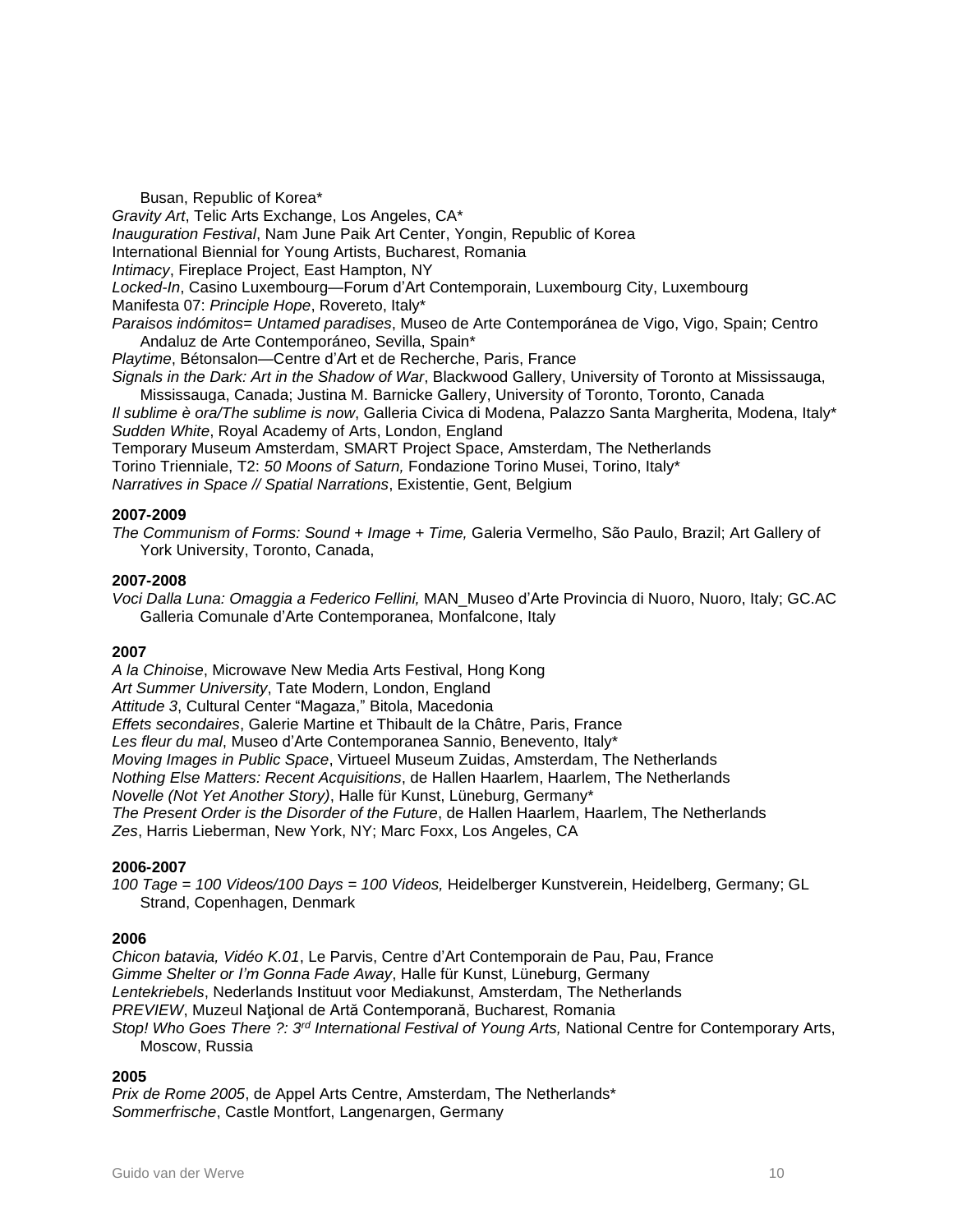#### **SELECTED FILM SCREENINGS AND FESTIVALS**

#### **2021**

*Lost in Place: Voyages in Video*, Hirshhorn Museum and Sculpture Garden, Washington, DC (online screening)

#### **2020-2021**

*Nummer twee: Just because I'm standing here doesn't mean I want to*, Landmarks, The University of Texas at Austin, Austin, TX

#### **2020**

*Nummer veertien, home*, website broadcast, 100 Ways to Live a Minute Project, Pushkin State Museum of Fine Arts, Moscow, Russia

#### **2018**

*Nummer veertien, home*, Spring Place, New York, NY Videoart at Midnight Festival '18, Kino Babylon, Berlin, Germany

#### **2017**

*NORDLICHTER – Kino polar*, Museum for Ethnology, Hamburg, Germany OLHO Project, Palazzo Grassi, Venice, Italy

#### **2016**

Festival Printemps de Septembre, Toulouse, France International Short Film Festival, Oberhausen, Germany Live Works Performance Act Aware, Dro, Italy Metz Subversive Film Festival, Metz, France *Nummer zestien, the present moment*, Oude Kerk, Amsterdam, The Netherlands

#### **2015**

32nd Kassel Documentary Film and Video Festival, Kassel, Germany

#### **2013**

Kino der Kunst, Berlin, Germany

#### **2011**

Focus Film Festival, Kunsthallen Nikolaj, Copenhagen, Denmark

#### **2010**

Into the Great Wide Open Music Festival, Vlieland, The Netherlands Latitude Festival, Suffolk, England Premio Sergio Amidei Film Festival, Gorizia, Italy

#### **2009**

Video Art Touring Festival, Hong Kong Arts Centre, Hong Kong

#### **2008**

28ste Nederlands Film Festival, Utrecht, The Netherlands 37th International Film Festival Rotterdam, Rotterdam, The Netherlands 44th Festival of New Cinema, Pesaro, Italy Antimatter Festival, Victoria, Canada Celluloid/Digitaal, Balie, Amsterdam, The Netherlands Courtisana Film Festival, Ghent, Belgium European Media Art Festival, Osnabrück, Germany Exis Festival, Seoul, Republic of Korea Festival International de Film et Video de Creation, Beirut, Lebanon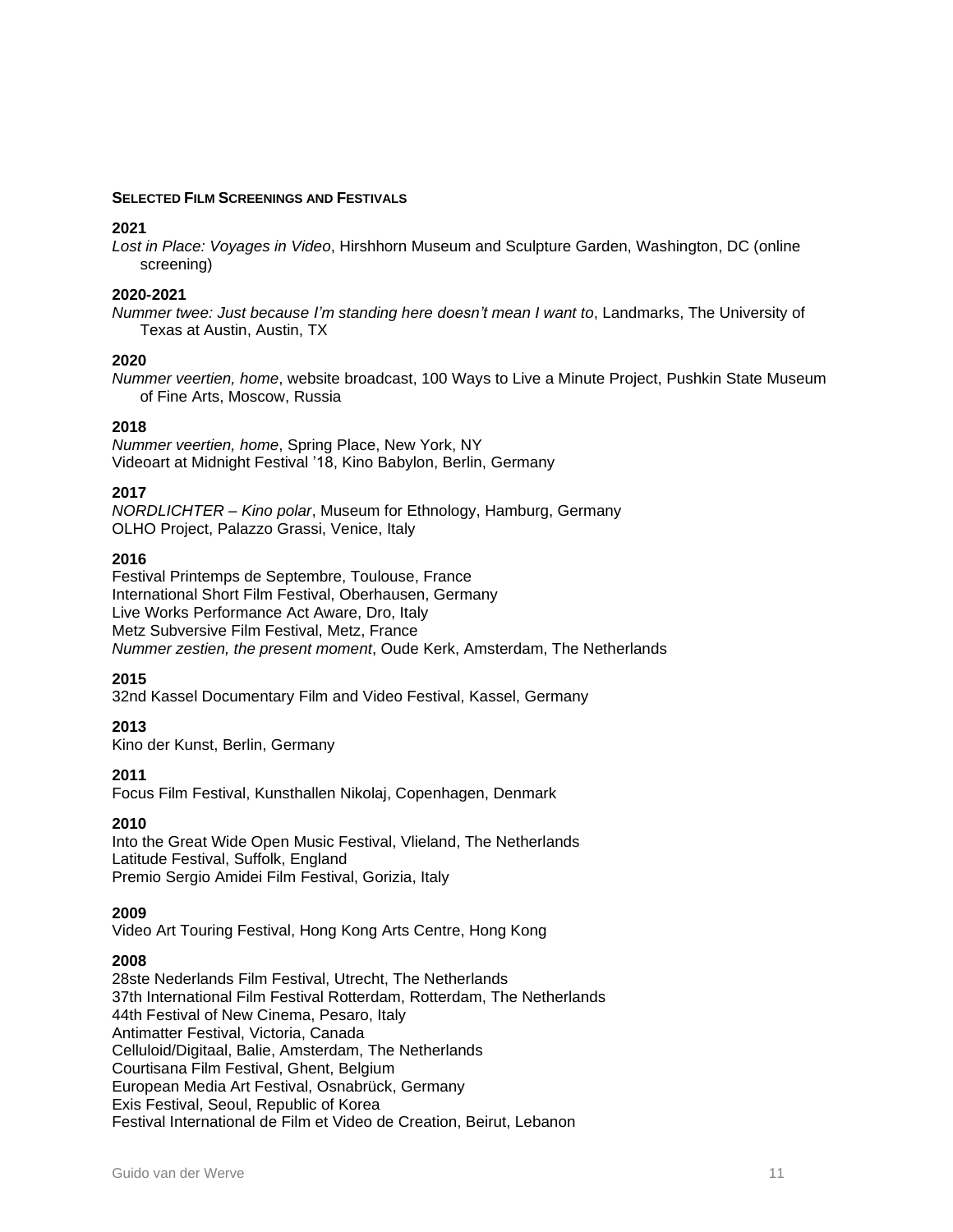International Film Festival of India, Goa, India International Short Film Festival Hamburg, Hamburg, Germany International Short Film Festival Winterthur, Winterthur, Switzerland JIHLAVA International Documentary Film Festival, Prague, Czech Republic Kasseler Dokumentarfilm- und Videofest, Kassel, Germany L'Hybride Festival, Lille, France *Little Emotions, Great Captains*, International Studio and Curatorial Program, New York, NY Transat Video, Caen, France

#### **2007**

20th Stuttgarter Filmwinter, Stuttgart, Germany 27ste Nederlands Film Festival, Utrecht, The Netherlands >50% beeld Nieuw! Nederlands Instituut voor Mediakunst Amsterdam, The Netherlands Best of Dutch Video, Galeria Nouă, Bucharest, Romania Celluloid/Digitaal, Balie, Amsterdam, The Netherlands Centre d'Art Contemporain d'Ivry—le Crédac, Ivry-sur-Seine, France Courtisana Film Festival, Ghent, Belgium Detroit International Film Festival, Museum of New Art, Detroit, MI European Media Art Festival, Osnabrück, Germany Expériences Insulaires, Ivry-sur-Seine theatre, Paris, France Festival Chileno International de Cortometraje, Santiago, Chili Images Film Festival, Toronto, Canada International Documentary Film Festival Amsterdam, The Netherlands International Short Film Festival Hamburg, Hamburg, Germany La Rochelle, Rochelle, France Le Cargo, Caen, France Lowlands, Biddinghuizen, The Netherlands MIT Short Film Festival 2007, Cambridge, Massachusetts Night of the Short Film, Institute Néerlandais, Paris, France Observatorio: 8th Festival Internacional de Investigación Artística de Valencia, Museo de las Ciencias Príncipe Felipe, Valencia, Spain Sadho Poetry Festival, New Delhi India Short Film Festival, Oberhausen, Germany Spring Dance Festival, Utrecht, The Netherlands

#### **2006**

26ste Nederlands Film Festival, Utrecht, The Netherlands 35th International Film Festival Rotterdam, Rotterdam, The Netherlands 100 Dutch Minutes, Centrul National al Dansului Bucuresti, Bucarest, Romania Catodica 2 International Video Festival, International Videort Festival, Trieste, Italy Cinematexas, Houston, TX Cinematiek, Stichting Lazy Marie, Utrecht, The Netherlands *Collapse*, Impakt Event, Moira Utrecht, The Netherlands Cork Film Festival, Cork, Ireland Courtisane, Antwerp, Belgium dLux Media Arts, Sydney Opera House, Sydney, Austria Dutch Days, Krakow, Poland Celluloid/Digitaal, Balie, Amsterdam, The Netherlands Estudio Abierto, Buenos Aires, Argentina European Media Art Festival, Osnabrück, Germany Ex-Is Festival, Seoul, Korea Fabrikaat, Den Bosch, The Netherlands Festival du Nouveau Cinema, Montreal, Canada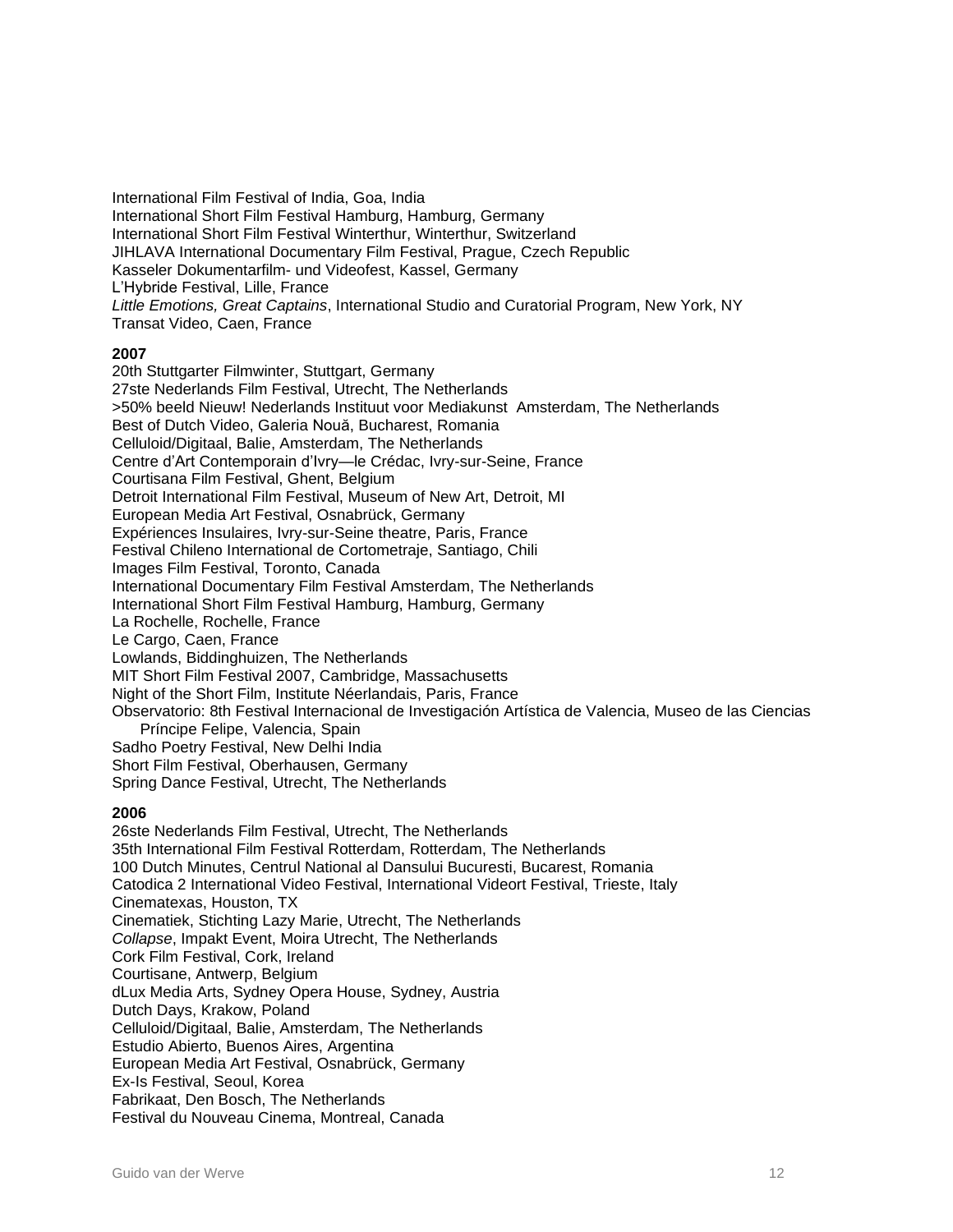Filmbank screening, Rialto Amsterdam, The Netherlands Impakt Festival, Utrecht, The Netherlands In de maak, Utrecht, The Netherlands International Short Film Festival Hamburg, Hamburg, Germany Kerry Film Festival, Ireland Kino im Museum Ludwig, Cologne, Germany Kino Lab, Warsaw, Poland Message to Man, St. Petersburg, Russia Milan International Film Festival, Milan, Italy Pescara Short Film Festival, Pescara, Italy Short Film Festival, Oberhausen, Germany Spread Video Art Project, Tokyo, Japan Video Dance Festival, Tel-Aviv, Israel Water Pieces 06: International Video Art and Digital Film Festival, Riga, Latvia Zomerstop, Desmet Amsterdam, The Netherlands

#### **2005**

3a Mostra de Curtas Metragens, Ponta Delgada, Portugal 3rd Tabor International Film Festival, Veliki Tabor, Desinić, Croatia 8th Up and Coming Festival, Hanover, Germany 10th Milan Film Festival, Milan, Italy 21th Interfilm Short Film Festival, Galerie Play, Berlin, Germany 25ste Nederlands Film Festival, Utrecht, The Netherlands >50% beeld Nieuw! Nederlands Instituut voor Mediakunst, Amsterdam, The Netherlands Akbank Filmfestival, Istanbul, Turkey Behind the Scenes, Centre de Cultura Contemporania de Barcelona, Barcelona, Spain Best of VPRO's Nachtpodium, Ketelhuis, Amsterdam, The Netherlands BO#2\_Festival, Toulouse, France Budapest International Film Festival, Budapest, Hungary Celluloid/Digitaal, De Balie, Amsterdam, The Netherlands Cineboards, Rotterdam, The Netherlands Corps/danse, Ca' Pesaro—Galleria Internazionale d'Arte Moderna, Venice, Italy Dutch Open, De Balie, Amsterdam, The Netherlands European Media Art Festival, Osnabrück, Germany Gogbot, Media Art Festival Enschede, Enschede, The Netherlands Kerry Film Festival, Tralee, Ireland Museum Nacht 2005, Amsterdam, The Netherlands Nuit Blanche, Paris, France *Of a Feather*, Leigh Yawkey Woodson Art Museum, Wausau, WI; UW Cinematheque, Madison, WI; Milwaukee Art Museum, Milwaukee, WI On the Edge, Palladium, Chicago, IL Östersunds Konstvideofestival, Östersund, Sweden Outvideo, Yekaterinburg, Russia OutsideArt #3, Villa Serena, Bologna, Italy PEK-Festival, The Hague, The Netherlands Poetry Festival, Monfalcone, Italy Polderlicht, Amsterdam, The Netherlands Portobello Film Festival, London, England Radiator Technology Art Biennale, Nottingham, England Recent Dutch Video Art, Ernst Múzeum Budapest, Budapest, Hungary Regensburg Short Film Festival, Regensburg, Germany Rencontres Audiovisuelles, Lille, France Rencontres Internationales Paris/Berlin, Paris, France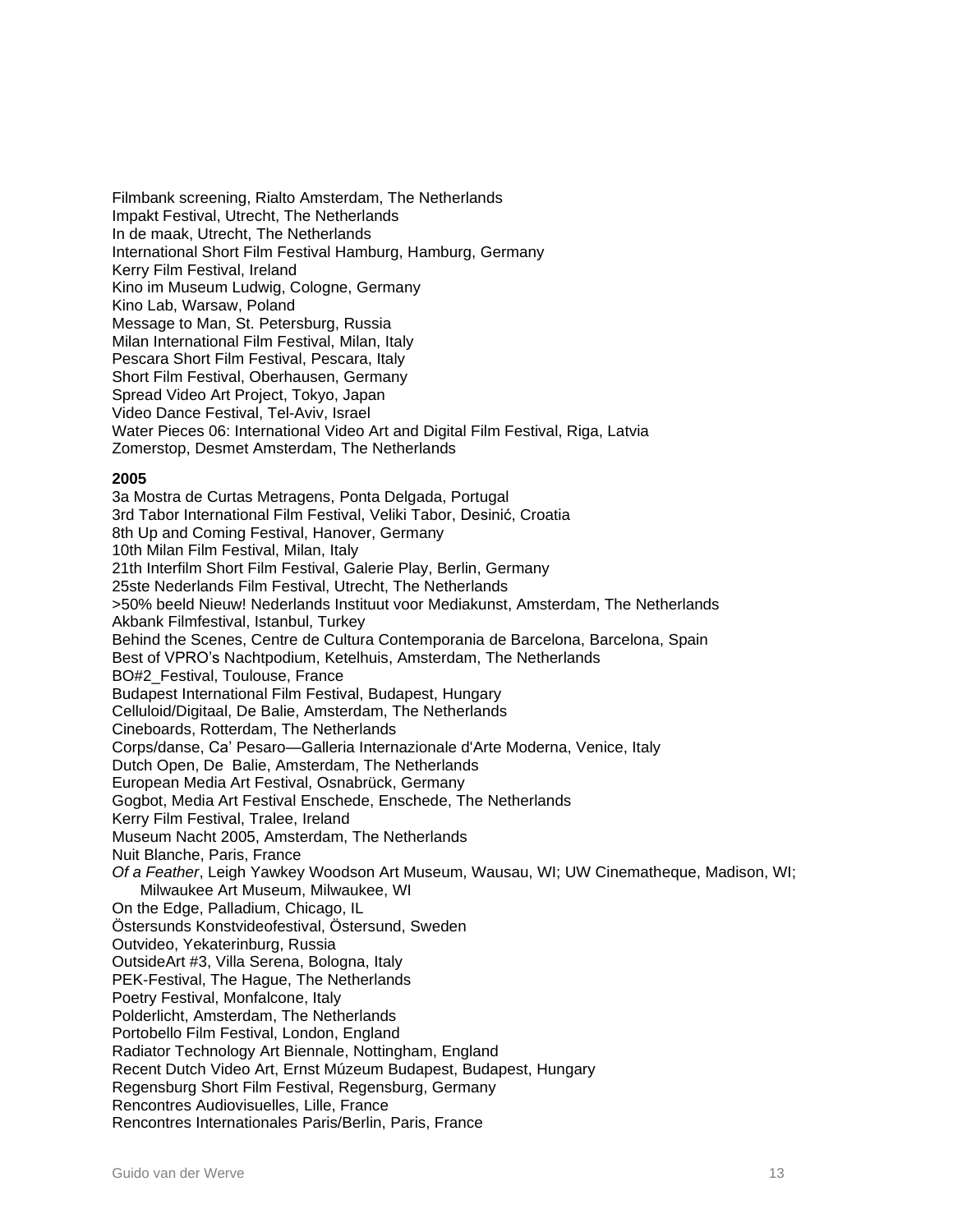Short Film Festival Hamburg, Hamburg, Germany Signes de Nuit, Paris, France; Neusis Festival, Urbino, Italy Thirty Years of Dutch Video Art, Cinefanton, Moscow, Russia; Dom Kino, St. Petersburg, Russia Urzula Film Event, Galerie Pankow, Berlin, Germany Zoom on Europe 2005, Mako, Hungary

#### **2004**

11th European Film Festival, Beirut, Lebanon 24ste Nederlands Film Festival, Utrecht, The Netherlands >50% beeld Nieuw! Nederlands Instituut voor Mediakunst Amsterdam, The Netherlands Alternativa Festival, Barcelona, Spain Big M, Nederlands Instituut voor Mediakunst, The Netherlands Cinematexas International Short Film Festival 9, Austin, Texas Cucalorus 2004: 10th Annual Cucalorus Film Festival for Independent Film, Wilmington, NC Dazed and Confused, Kriterion, Amsterdam, The Netherlands European Film Festival, Turkey European Media Art Festival, Osnabruck, Germany Exground, Wiesbaden, Germany Free Waves Festival, Los Angeles, CA Illuminating Shadows! Film Festival, Vienna, Austria Images Film Festival, Toronto, Canada Independent Film Festival, San Francisco, CA Interferenza, San Marino Kasseler Dokumentarfilm- und Videofest, Kassel, Germany Kyoto Media Art Weeks, Kyoto, Japan Medana Poetry Festival, Medana, Slovenia Ondulations, Caen, France Proposta Festival, Barcelona, Spain Roma Poetry Festival, Rome, Italy Short Film Festival Berlin, Berlin, Germany Short Film Festival Hamburg, Hamburg, Germany Signes de Nuit, Black Box, Düsseldorf, Germany The Night of The Short Film, Institute Néerlandais, Paris, France VideoBardo, Buenos Aires, Argentina Viper Festival, Basel, Switzerland Visionaria Festival, Siena, Italy ZEBRA Poetry Film Festival, Berlin, Germany

#### **SELECTED BIBLIOGRAPHY: MONOGRAPHS, ARTIST'S BOOKS, AND MUSIC COMPOSITIONS**

#### **2014**

*Véritables préludes flasques (pour un chien)*. Paris: Maison Populaire, 2014.

#### **2013**

van der Werve, Guido. *Nummer vijftien: at war with oneself: the sport works 2008–2012*. Vienna: Secession, 2013.

#### **2012**

Van der Werve, Guido. *Home: A Requiem*, CD. Amsterdam: Roofvogel, 2012.

#### **2009**

*Guido van der Werve: Minor Pieces,* exh. cat. Sheffield, England: Site Gallery, 2009.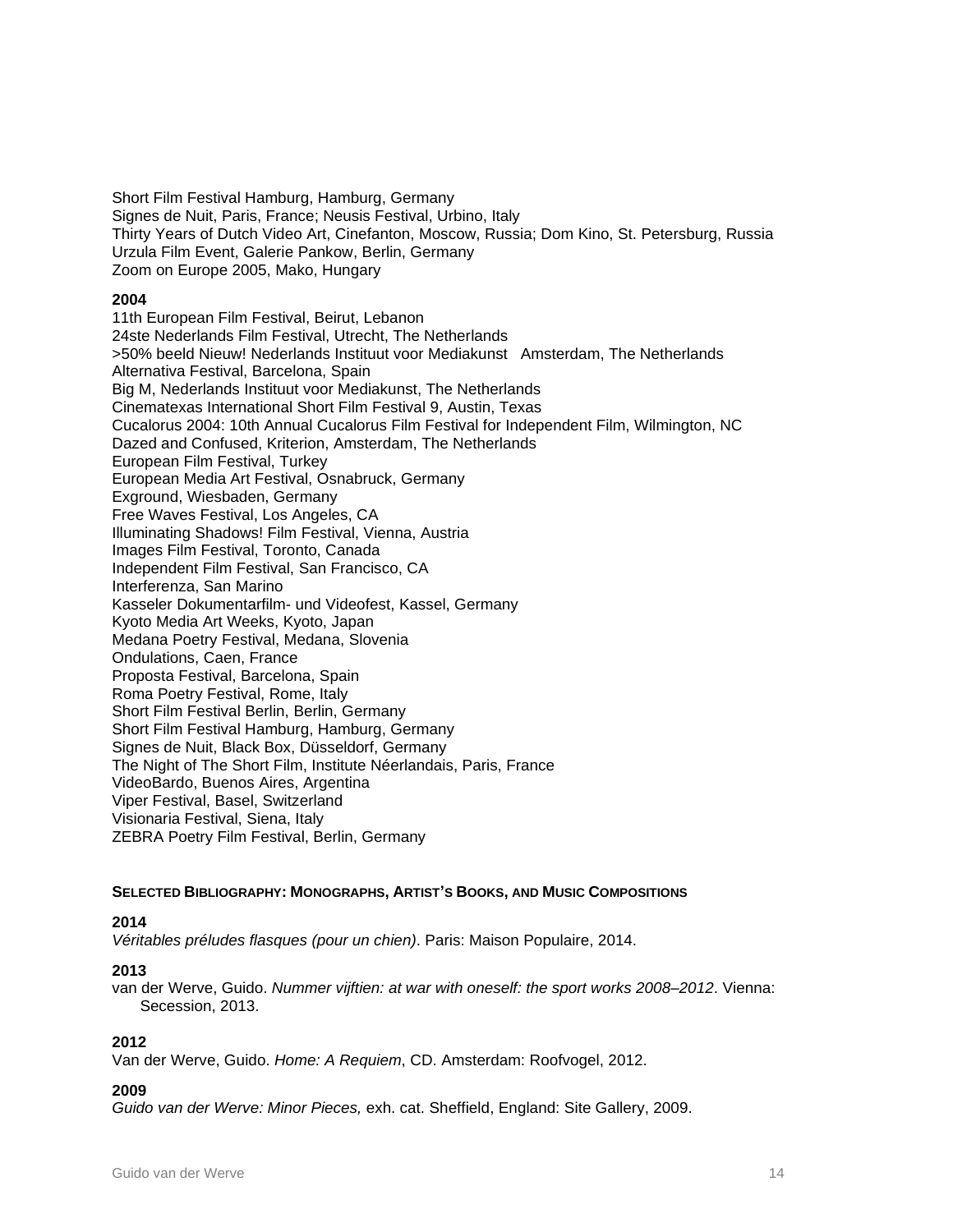van der Werve, Guido. *Nummer elf: Chess Piano Concert in Three Movements*, Music score. Amsterdam: Guido van der Werve, 2009.

———. *Nummer elf*: *in three movements,* CD. Amsterdam: Roofvogel, 2009.

#### **2008**

van der Werve, Guido. *Nummer tien: works 2003–2007*. Rotterdam: Veenman Publishers, 2008.

#### **2006**

*The Clouds Are More Beautiful from Above: Guido van der Werve,* exh. brochure. Stedelijk Museum Bureau Amsterdam Newsletter no.95. Amsterdam: SMBA, 2006.

#### **2005**

*Guido van der Werve: Works 2001-2005,* exh. cat. Berlin: Galerie Olaf Stüber, 2005.

#### **SELECTED BIBLIOGRAPHY: BOOKS AND EXHIBITION CATALOGUES**

#### **2021**

*Mind. Art. Experience: 10 Years of Chess and Culture in Saint Louis*, 124-125. Saint Louis: World Chess Hall of Fame, 2021.

#### **2020**

*Beethoven moves*, exh. cat., 174-175. Berlin: Hatje Cantz, 2020.

#### **2018**

*Hollywood and Other Myths*, exh. cat. Tel Aviv: Tel Aviv Museum of Art, 2018. *Libre DHC/ ART*. Montreal: Phi Foundation for Contemporary Art, 2018.

#### **2017**

*The Arcades: Contemporary Art and Walter Benjamin*, exh. cat. New Haven: Yale University Press, 2017. *Ethics of Depiction: Landscape, Still Life, Human*, exh. cat. Rochester, MI: Oakland University Art Gallery, 2017.

*Il passo sospeso: Esplorazioni del limite*, exh. cat. Lucca, IT: Fondazione Ragghianti Studi sull'arte, 2017. *Wanderlust: Actions, Traces, Journeys 1967-2017*, exh. cat. Buffalo: University at Buffalo Art Galleries, 2017.

#### **2015**

*The Sense of Movement: When Artists Travel: BMW Art Journey,* Ostfildern, Germany: Hatje Cantz, 2015.

*Landscape: Construction of a Reality*, exh. cat. Cologne: Walter Konig, 2015.

*Las variaciones Sebald / Sabald Variations*. Barcelona: Centre de Cultura Contemporània de Barcelona, 2015.

*Start by Asking Questions: Contemporary Art from the Faulconer and Rachofsky Collections, Dallas*, exh. cat. Grinnell, IA: Faulconer Gallery, Grinnell College, 2015.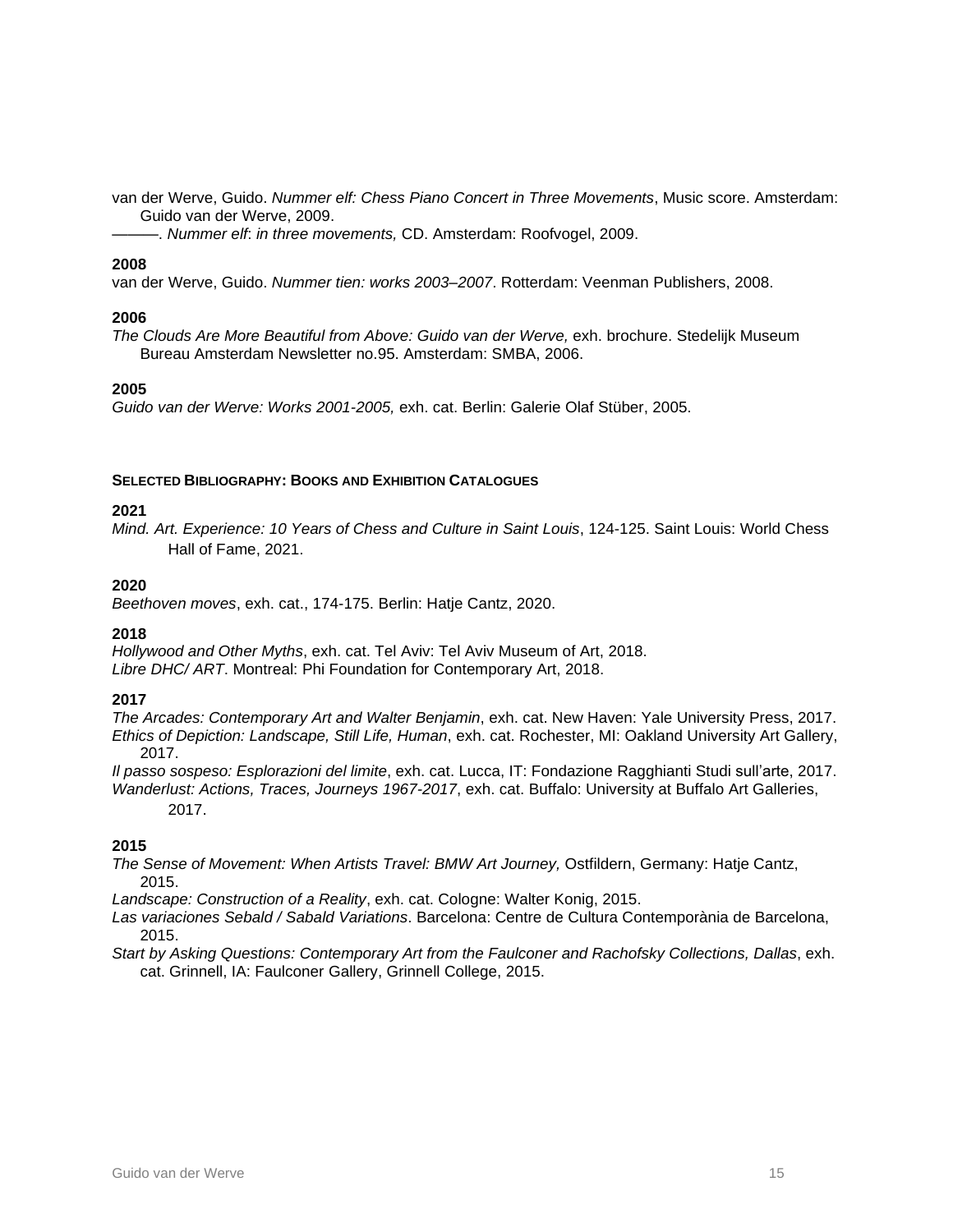#### **2014**

*Burn After Reading, vol. 2: The Future We Want: Collaboration*, 174-175. Brooklyn: Punctum Books, 2014.

Celant, Germano. *Art or Sound,* exh. cat. Milan: Fondazione Prada, 2014.

*Fair play: arte, sport e video oltre limiti e confine.* exh. cat. Milan: Silvana, 2014.

#### **2013**

*Arctic.* Humblebaek, Denmark: Louisiana Museum of Modern Art, 2013.

*Artists for Artists: 50 Years of the Foundation for Contemporary Arts.* Valencia, CA: East of Borneo, 2013. Brinkman, Martien. *Jesus Incognito: The Hidden Christ in Western Art since 1960.* Amsterdam: Rodopi,

2013.

*Ghost in the System: Scenarios for Resistance, Video Works and Installations from the Collection of De Hallen Haarlem, Netherlands,* exh. cat*.* Moscow: National Centre of Contemporary Arts, 2013.

*De grote Amsterdamse kunstkalender 2014.* Rotterdam: Uitgeverij Botwolf, 2013.

Schwerfel, Heinz Peter. *Kino der Kunst.* Cologne: Walter König, 2013.

*When Attitudes Became Form Become Attitudes,* exh. cat. San Francisco: CCA Wattis Institute for Contemporary Art, 2013.

#### **2012**

*18th Biennale of Sydney 2012: All Our Relations,* exh. cat. Woolloomooloo, NSW: Biennale of Sydney, 2012.

Pankratz, Anette. *Birth and Death in British Culture: Liminality, Power, and Performance.* Newcasstle upon Tyne, UK: Cambridge Scholars Publishing, 2012.

#### **2011**

*Het sublieme, het einde van de schoonheid en een nieuw begin.* Amsterdam: Athanaeum-Polak and Van Gennep, 2011.

#### **2010**

*1985–2010: Luhring Augustine*. New York: Luhring Augustine, 2010.

Biesenbach, Klaus, Connie Butler, and Neville Wakefield. *MoMA PS1 and the Museum of Modern Art: Greater New York 2010*, 194–95. New York: Museum of Modern Art, 2010.

"Born in the Silence of Snows." In *New University Life*. Krasnoyarsk: Siberian Federal University, 2010.*Imaginair museum: Collectie Dommering, een zeer korte inleiding in de moderne kunst.* Amsterdam: Dommering, 2009.

#### **2009**

*Atelier: Vijftig kunstenaarsportretten*. Haarlem, The Netherlands: 99 Uitgevers, 2009.

Bronwasser, Sacha. *Zo werken zi: 10 ontmoetingen met bijzondere Nederlandse kunstenaarsj*. Rotterdam: NAi Uitgevers, 2009.

Cresci, Mario. *Future Images*. Milan: Motta, 2009.

*Intemperie: II bienal del Fin del Mundo*, exh. cat, 28, 78–79. Rio de Janeiro: 19 Design, 2009. *Unlocked #2.5: Rabo kunstcollectie = Rabo art collection.* Utrecht: Rabobank Nederland, 2009.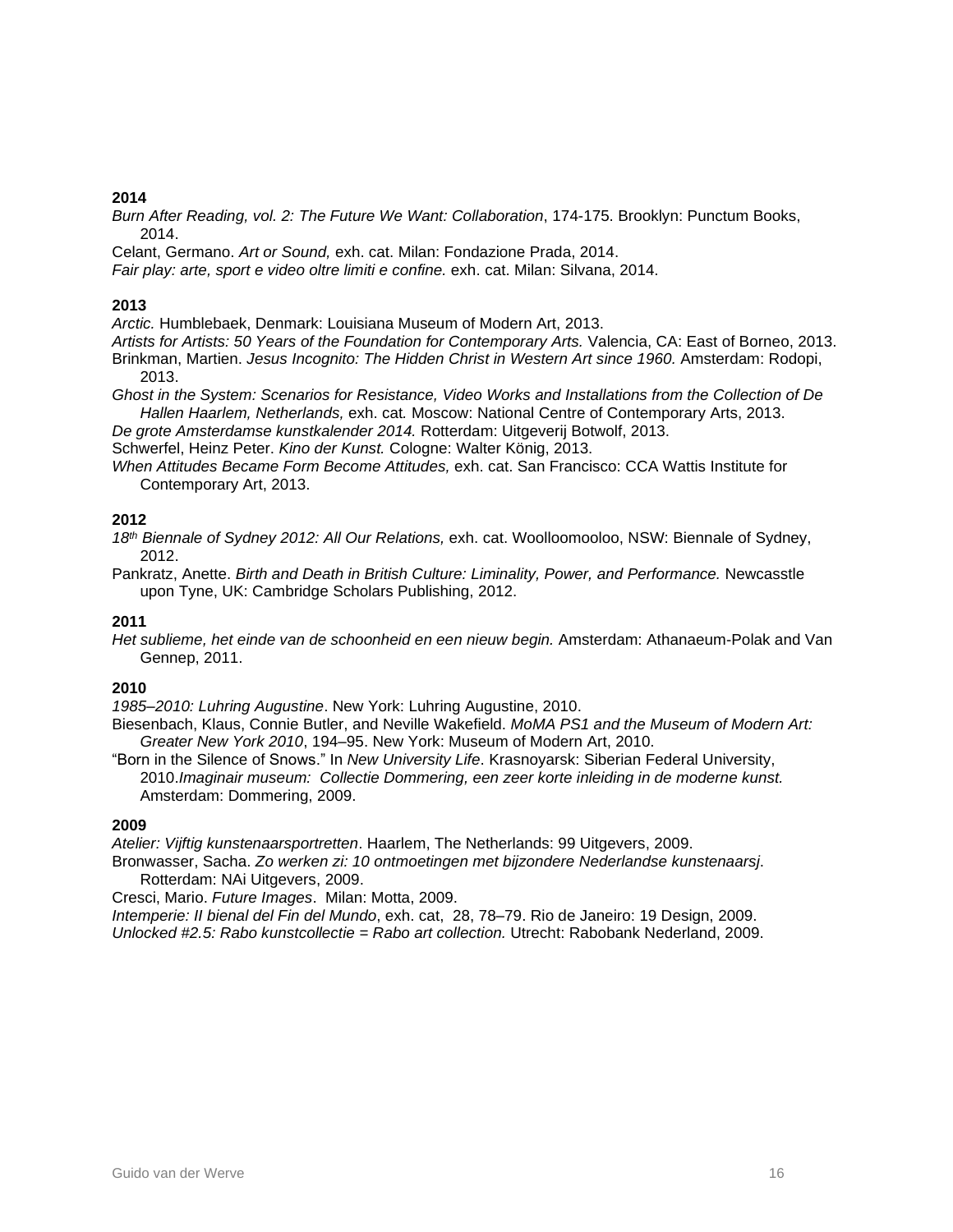#### **2008**

Birnbaum, Daniel. *50 Moons of Saturn: T2: Torino Trienniale,* exh. cat. Milan: Skira, 2008. de Michelis, Marco. *Il sublime è ora/The sublime is now*, exh. cat. Milan: Skira, 2008.

- de Ridder, Willem. *Gravity Art,* exh. cat (DVD set). Los Angeles: Telic Arts Exchange, 2008.
- Kim, Wonbang. *Busan Biennale 2008: Expenditure, As It is Always and Already Excessive,* exh. cat. Busan, Korea: Busan Biennale Organizing Committee, 2008.

*Manifesta 7: Companion*, exh. cat. Milan: Silvana, 2008.

Torrente, Virginia. *Paraisos indómitos= Untamed paradises,* exh. cat. Vigo, Spain: Fundacion MARCO, 2008.

#### **2007**

*Les fleur du mal*. Benevento, Italy: Museo d'Arte Contemporanea Sannio, 2007.

Oliva, Fernando, and Marcelo Rezende. *Communism of Form*. São Paulo: Galeria Vermelho, 2007. Steinbrügge, Bettina, and Krist Gruijthuijsen. *Novelle (Not Yet Another Story)*. Lüneburg: Halle für Kunst, 2007.

#### **2005**

*PrixdeRome.nl 2005,* exh. cat. Rotterdam: 010 Publishers, 2005.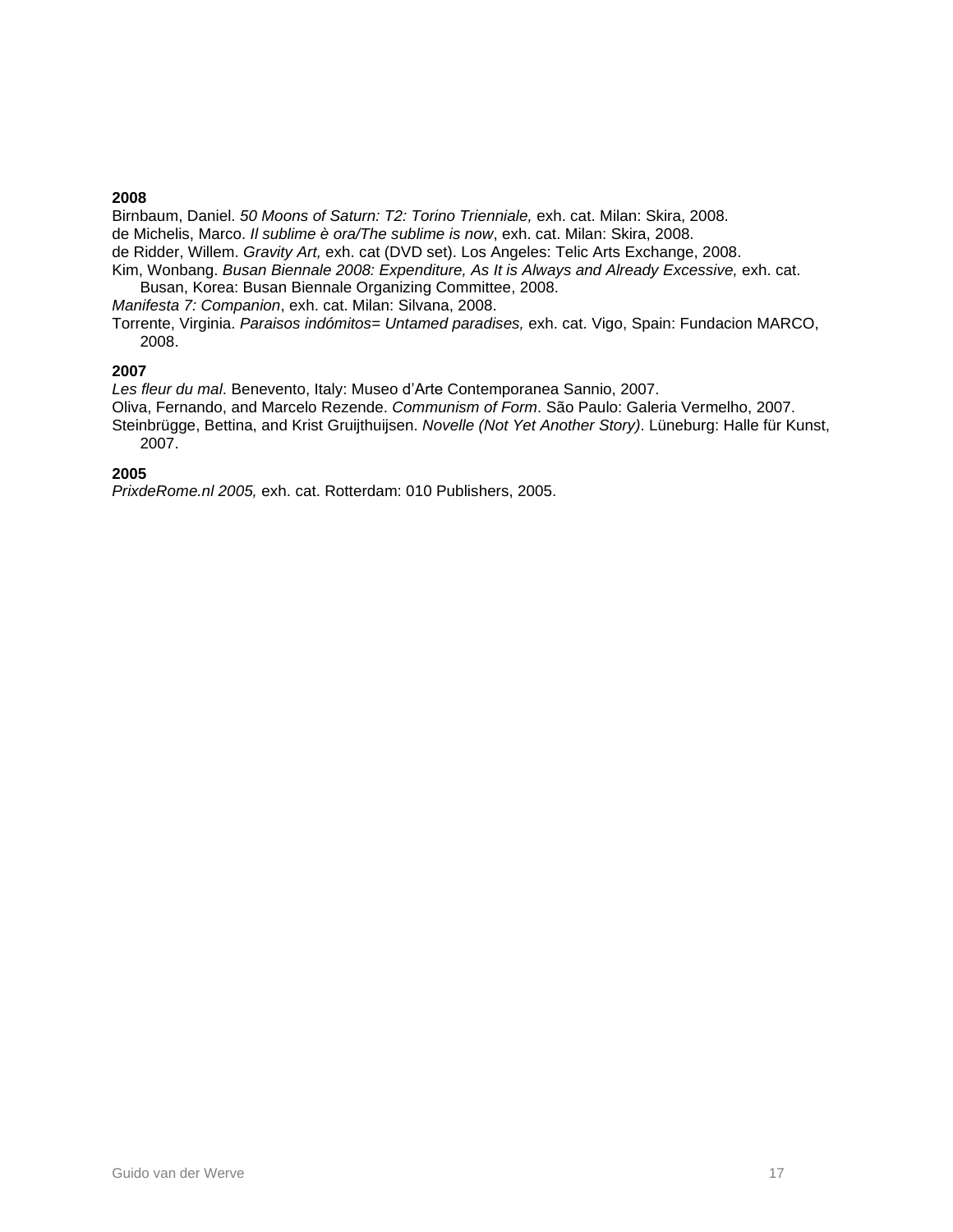#### **SELECTED BIBLIOGRAPHY: PERIODICALS**

#### **2019**

- Brown, Kate. "A Berlin Software CEO Will Turn a Cold-War Hotspot Into a Home for His Art Collection." *Artnet.com*, 15 March 2019.
- -. "Artist Guido van der Werve Pushes His Body to the Limit. Then a Life-Changing Accident Almost Ended It All." *Artnet.com*, 25 April 2019.
- Chazan, Guy. "Ephemeral Art: A Private Museum in Berlin Dedicated to Video." *Financial Times*, 26 July 2019.
- Hickley, Catherine. "Berlin Collector Turns Nazi-Era Luftwaffe Building into Home for Video Art." *Artnewspaper.com*, 2 May 2019.
- Perlson, Hili. "The Exhibitions to See During Berlin Gallery Weekend." *Frieze.com*, 25 April 2019.

#### **2017**

Pagel, David. "The Art of Religion: Corny, Cynical and Everything Between." *L.A. Times*, 16 May 2017.

- Stonard, John-Paul. "Burned, Frozen, Winched, Dangled and Hit by a Car: The Shocking Extreme Art of Guido van der Werve." *Guardian*, 15 September 2017.
- Wagley, Catherine. "5 Shows to See in L.A. This Week." *L.A. Weekly*, 3 May 2017.
- Wallace, David. "Walter Benjamin's Unfinished Magnum Opus, Revisited through Contemporary Art." *New Yorker*, 9 May 2017.

#### **2016**

Dawson, Jessica. "Mindfulness-Blowing Sex: Guido van der Werve's Latest Video Work Bares More than Souls." *Village Voice* 61, no.3 (20-26 January 2016): 17.

Indrisek, Scott. "Star Signs and Sex Positions: Guido van der Werve's 'Present Moment.'" *blouinartinfo.com,* 8 February 2016.

[http://www.blouinartinfo.com/news/story/1326607/star-signs-and-sex-positions-guido-van-der-werves](http://www.blouinartinfo.com/news/story/1326607/star-signs-and-sex-positions-guido-van-der-werves-present)[present](http://www.blouinartinfo.com/news/story/1326607/star-signs-and-sex-positions-guido-van-der-werves-present)

Lauwaert, Maaike. "Eerst het lihaam, dan de geest." *Metropolis M*, no.2 (April/ May 2016): 46-51.

Stonard, John-Paul. "Burned, Frozen, Winched, Dangled and Hit by a Car: The Shocking Extreme Art of Guido van der Werve." *Guardian*, 15 September 2017.

#### **2015**

Boileau, Door Etienne. "Cross-overs in de kunst: Guido van der Werve." *Beelden Magazine*, January 2015, 12.

"Guido van der Werve: Not Video, Not Art, But Poem." *Magazine MWood*, May 2015.

Maizels, Michael and Jenny Johnson. "Cardiovascular Chopin: Ending at the Beginning with Guido Van der Werve*." PAJ: A Journal of Performance and Art* 37, no. 3 (September 2015): 111–123.

#### **2014**

Morton, Tom. "The Art of Distraction." *Frieze*, no. 167 (November/December 2014): 13.

#### **2013**

Bronwasser, Sacha. "Like Chopin." *Volkskrant*, 24 January 2013.

Knight, Christopher. "Review: Guido van der Werve Gives Heart and Soul in Video Requiem." *Los Angeles Times*, 28 March 2013.

- Van der Werve, Guido. "The Man Who Stood Still on Top of the World." *South As a State of Mind Magazine*, 2013.
- Weil, Harry J. "Romantic Conceptualism: A Conversation With Guido Van Der Werve." *Afterimage* 40, no.5 (2013): 16.

#### **2012**

Cooper, Ivy. "Pawn Stars." *ARTnews* 111, no. 3 (March 2012): 29.

de Vries, Maria. "Natuurlijk komisch Guido van der Werve (2007)." *Volkskrant*, 18 May 2012.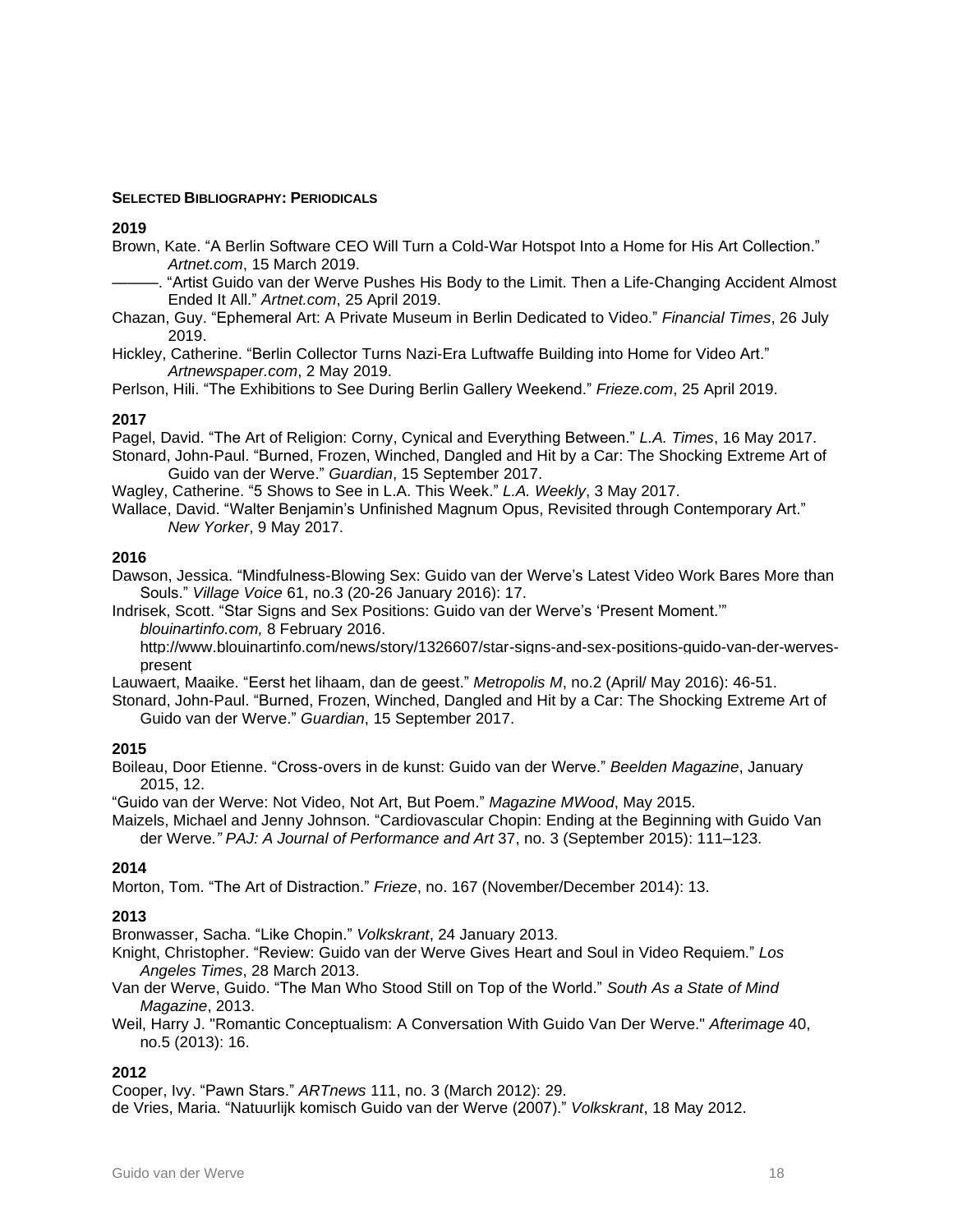Gat, Orit. "Guido Van Der Werve." *Modern Painters* 24, no.10 (2012): 103-104.

Herbert, Martin. "Now See This." *Art Review*, no. 62 (October 2012): 24–25.

Laster, Paul. "Art: Guido van der Werve, *Nummer veertien, home* + 'Works 2003–2009.'" *Time Out New York*, no. 877 (27 September–3 October 2012): 39.

Saltz, Jerry. "Künstler, die uns aufgefallen sind: Guido van der Werve." *Monopol*, December 2012, 38–39. ———. "Triaesthete." *New York Magazine*, 15 October 2012, 108–9.

- Shuster, Robert. "Boom Goes Chopin." *Village Voice* 57, no. 38 (19–25 September 2012): 25.
- Smith, Roberta. "Guido van der Werve: 'Nummer Veertien, Home.'" *New York Times,* 5 October 2012, C29.
- Walleston, Aimee. "Guido van der Werve—Luhring Augustine." *Art in America*, no. 10 (November 2012): 165–66.

#### **2011**

Duffy, Robert W. "Chess in Three Movements." *St. Louis Beacon*, 13 September 2011.

- Duggan, Eileen. "Central West End Welcomes World Chess Hall of Fame." *West End Word*, 7 September 2011.
- High, Laura. "World Chess Hall of Fame to Open in Saint Louis." *PRNewswire*, 7 September 2011. http://www.prnewswire.com/news-releases/world-chess-hall-of-fame-to-open-in-saint-louis-129369278.html
- Moloney, Ciara. "Guido van der Werve: Minor Pieces, The Model, Sligo." *Paper Visual Art Journal*, 1 May 2011, http://papervisualart.com/?p=4964.
- Russeth, Andrew. "Highlights from This Year's Performance Art Biennial: Guido van der Werve: Running to Rachmaninoff." *New York Observer*, 21 November 2011, B4.

#### **2010**

Balzer, David. "The King's Gambit." *Canada Art*, 24 April 2010.

Beradini, Andrew. "Guido van der Werve." *Art Review*, no. 38 (January/February 2010): 111.

Berger, Lynn. "Double Touch." *Flash Art International,* January/February 2010.

Braat, Mano. "Wat maakt een kunstenaar succesvol." *Kunstbeeld,* no. 2 (2010).

Calvelli-Adorno, Teresa. "Und kalkulierte Gefahr." *Art Kaleidoscope* 2, no. 10 (2010).

Chauvy, Laurence. "Visions d'apocalypse." *Le temps,* 20 March 2010.

de Vries, Marina. "Meesterzet op een schaakpiano." *Volkskrant*, 13 November 2010.

Goldstein, Andrew M. "Runner's High: Guido van der Werve's Remarkable PS1 Performance."

*Artinfo.com*, 30 December 2010, http://www.blouinartinfo.com/news/story/122695/runners-high-guidovan-der-werves-remarkable-ps1-performance.

Mclaughlin, Bryne. "King's Gambits and Artist's Games." *Eye Weekly*, 10 February 2010.

Sandals, Leah. "Cosmic Mind Games." *Now Magazine*, 23 February 2010.

Schütte, Christoph. "Künstlerische Gesten im gleichgültigen Kosmos." *Frankfurt Allgemeine Rhein Main*, 15 June 2010.

Simons, Riki. "Top-100 van Nederlandse Kunstenaars." *Elsevier*, May 2010, 74–85.

Yago, Dena. "One in a Million: See the Art of Guido van der Werve." *Interview*, 16 February 2010 *Visionaire* 57, digital only edition, 2010.

#### **2009**

Berger, Lynn. "Speels en dromerig, met een kritische ondertoon." *Volkskrant*, 7 October 2009. Dawson, Jessica. "Pax de Deux on Ice." *Washington Post*, 14 August 2009.

de Vries, Marina. "Van der Werve stelt onoplosbare vragen." *Volkskrant*, 23 March 2009.

Dumenco, Simon. "Performa 09 | Guido van der Werve." *T: The New York Times Style Magazine*, 16 November 2009, http://tmagazine.blogs.nytimes.com/2009/11/16/performa-09-guido-van-der-

werve/? r=0.

Herbert, Martin. "Openings: Guido van der Werve." *Artforum* 47, no. 9(May 2009), p.218-221.

Laster, Paul. "Guido van der Werve." *Art in America*, December 2009.

Lei, Machteld. "Onvervulde dromen en verlangens." *Kunstbeeld*, April 2009.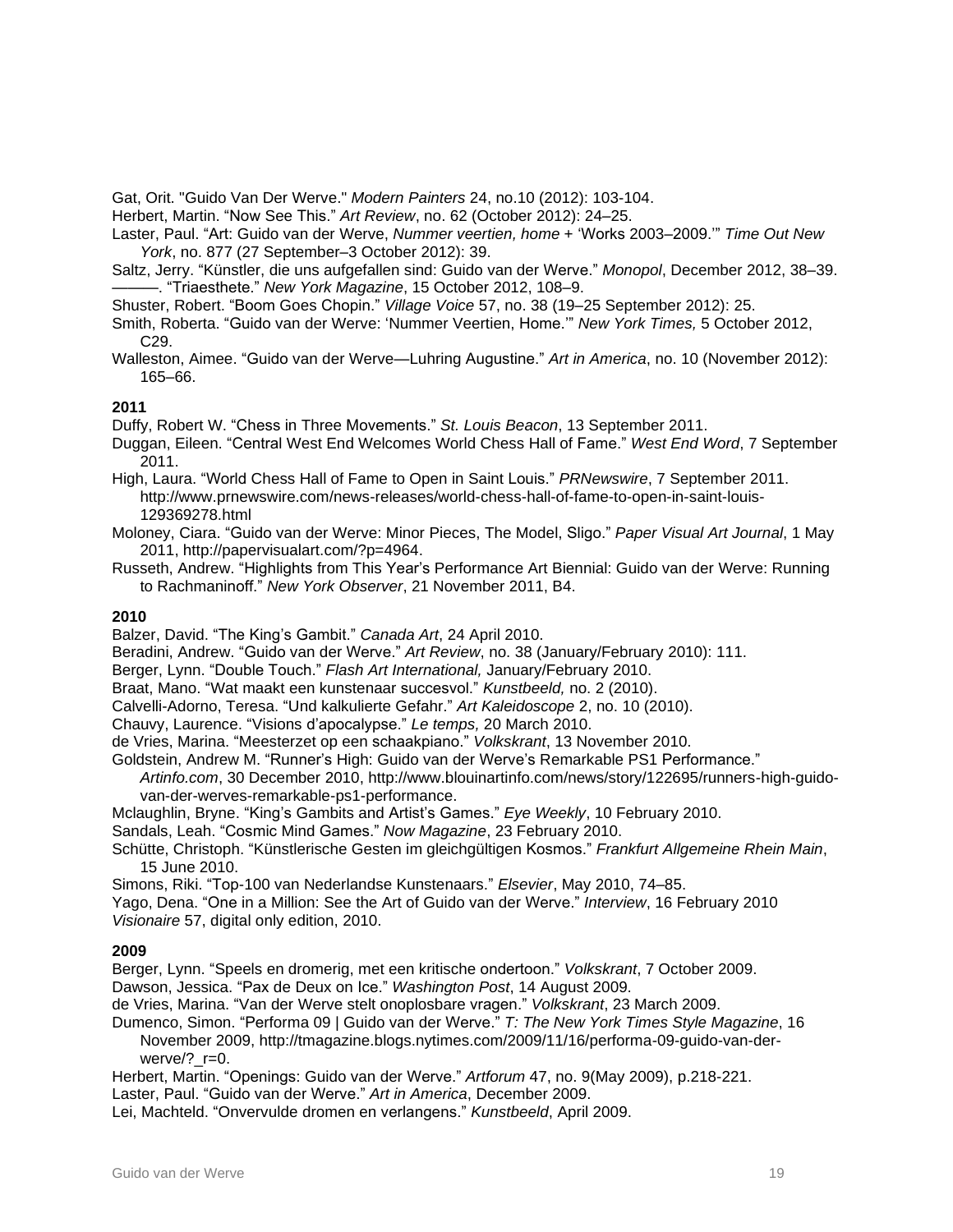Martinez , Raul. "Following Cortazar: Guido Van der Werve." *Art in America*, 10 July 2009.

Micucci-Zaguedoun, Marjorie. "Guido van der Werve, attention a la marche." *Poptronics*, 28 October 2009.

Pendle, Georg. "Plot/09 This World and Nearer Ones." *Frieze*, no. 126 (October 2009).

Smallenburg, Sandra. "Guido van der Werve." *NRC Handelsblad*, 14 March 2009.

Smith, Roberta. "Island as Inspiration and Canvas." *New York Times*, 26 June 2009.

Sossai, Maria Rosa. "Guido van der Werve." *Flash Art international*, November/December 2009.

Stehli, Jean [Sébastien.](http://blog.madame.lefigaro.fr/stehli/jean-sebastien-stehli.html) "Guido van der Werve, un Artiste à Suivre (mais pas partout)." *Le Figaro*, 17 October 2009.

Vogel, Sabine B. "Online Review: Beginnings, Middles, and Ends." *Artforum*, 18 May 2009.

#### **2008**

Higgi, Jennifer. "Guido van der Werve." *Frieze*, no. 114 (April 2008). Lack, Jessica. "Artist of the Week." *Guardian*, 3 December 2008. Lowe, Laurence. "Guido van der Werve." *Metropolism*, September 2008. Spijkerman, Sandra. "Nieuwe Oogst." *Trouw*, 15 January 2008. Van Kampen, Saskia. "Guido van der Werve." *Flash Art*, no. 258 (March/April 2008).

#### **2007**

Ankerman, Karel. "Voor de gapende afgrond uitlopen." *Financieele Dagblad*, 22 September 2007. Bem, Merel. "Relativeren." *Volkskrant*, 21 November 2007.

Boersma, Asher. "International Documentary Festival Amsterdam." *Daypaper*, 27 November 2007.

Braat, Manon. "Kalm wandelen voor de ijsbreker uit." *NRC*, 29 November 2007.

Bronwasser, Sacha, and Marina de Vries. "Het beeldend kunstjaar 2007." *Volkskrant*, 27 December 2007. Dijksterhuis, Edo. "Sterren in Spe." *Financieele Dagblad*, 26 October 2007.

Heingartner, Douglas. "Guido van der Werve." *Tema Celeste*, January/February 2007.

Pagliuca, Francesca. "Day Dreaming: An Interview with Guido van der Werve." *UOVO*, 2007, 282–303. Pontzen, Rutger. "Volkskrantprijs voor Van de Werve." *Volkskrant*, 26 November 2007.

———. "'Toekomstkunst' verraadt hang naar verleden." *Volkskrant*, 25 September 2007.

Wesseling, Janneke. "Leykauf speelt met vuur op oude theaterfoto's." *NRC*, 19 September 2007.

#### **2006**

Braat, Manon. "Films van en over en hopeloze romanticus." *nrc.nl*, 16 November 2006. di Dominicis, Serena. "Guido van der Werve." *Arte e critica*, 2006. Dijksterhuis, Edo. "Brokstukken van een ontplofte droom." *Financieele Dagblad*, 9 December 2006. di Loreto, Benedetta. "Guido van der Werve." *Tema Celeste*, 2006. Drake, Cathryn. "Guido van der Werve." *Artforum* 44, no.9, May 2006. Levina, Alexandra. "Art Electronics." *Art Electronics*, 2006. Mees, Anne. "Het nieuwe verlangen." *Financieele Dagblad* , 29 April 2006. Mees, Jonathan. "Nummer vier." *Filmbleed*, February 2006. Renkse, Janssen. "De 30 van Kunstbeeld." *Kunstbeeld*, December 2006. ———. "Van klassiek pianist tot beeldend kunstenaar." *Gonzo Circus*, December 2006. Smallenburg, Sandra. "Open Ateliers: Rijksakademie." *NRC*, 24 November 2006. **2005**

Bem, Merel. "Prix de Rome moet naar Bartana." *Volkskrant*, 4 June 2005. Henninger, Petra. "Gemischte Gefühle." *Artnet Magazine*, 11 May 2005. Roos, Robbert. "Prix de Rome." *Kunstbeeld,* 2005. Rottenberg, Silvia. "Tubelight." *Interdisciplinariteit*, no. 39 (June 2005). Rouhiainen, Anna. "Classical Pianist Turns Video Artist." *Helsingen Sanomat*, 15 September 2005. Serino, Angela. "Guido van der Werve." *Arte e critica*, 2005. Volmer, Ludger. "Van der Werve und Kristinsson: Videos bei Olaf Stüber." *Die Welt*, 22 April 2005.